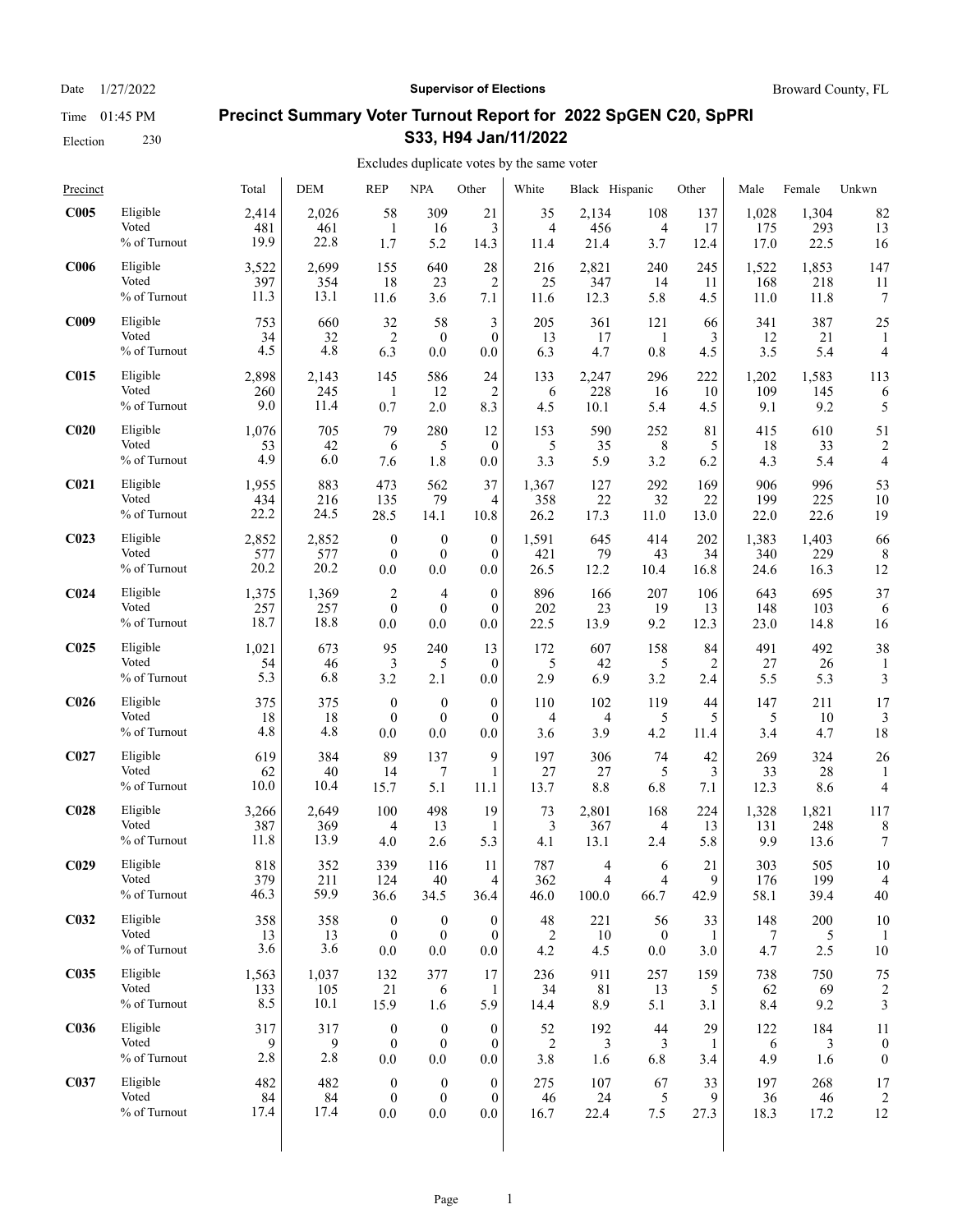Election 230

### Date  $1/27/2022$  **Supervisor of Elections** Broward County, FL

# **Precinct Summary Voter Turnout Report for 2022 SpGEN C20, SpPRI S33, H94 Jan/11/2022**

| Precinct    |                                   | Total              | <b>DEM</b>         | <b>REP</b>                          | <b>NPA</b>                                  | Other                                   | White            | Black Hispanic   |                 | Other            | Male             | Female           | Unkwn            |
|-------------|-----------------------------------|--------------------|--------------------|-------------------------------------|---------------------------------------------|-----------------------------------------|------------------|------------------|-----------------|------------------|------------------|------------------|------------------|
| <b>D001</b> | Eligible                          | 718                | 718                | $\boldsymbol{0}$                    | $\boldsymbol{0}$                            | $\mathbf{0}$                            | 478              | 70               | 117             | 53               | 392              | 316              | 10               |
|             | Voted                             | 102                | 102                | $\mathbf{0}$                        | $\boldsymbol{0}$                            | $\Omega$                                | 82               | 8                | 9               | 3                | 60               | 40               | $\overline{2}$   |
|             | % of Turnout                      | 14.2               | 14.2               | 0.0                                 | 0.0                                         | 0.0                                     | 17.2             | 11.4             | 7.7             | 5.7              | 15.3             | 12.7             | 20               |
| <b>D002</b> | Eligible                          | 2,090              | 1,083              | 369                                 | 610                                         | 28                                      | 1,141            | 305              | 442             | 202              | 1,199            | 812              | 79               |
|             | Voted                             | 196                | 161                | 15                                  | 18                                          | $\overline{2}$                          | 129              | 36               | 18              | 13               | 133              | 58               | 5                |
|             | % of Turnout                      | 9.4                | 14.9               | 4.1                                 | 3.0                                         | 7.1                                     | 11.3             | 11.8             | 4.1             | 6.4              | 11.1             | 7.1              | 6                |
| <b>D003</b> | Eligible                          | 836                | 836                | $\boldsymbol{0}$                    | $\boldsymbol{0}$                            | $\boldsymbol{0}$                        | 668              | 24               | 83              | 61               | 497              | 316              | 23               |
|             | Voted                             | 171                | 171                | $\mathbf{0}$                        | $\boldsymbol{0}$                            | $\theta$                                | 145              | 6                | 11              | 9                | 113              | 55               | 3                |
|             | % of Turnout                      | 20.5               | 20.5               | 0.0                                 | 0.0                                         | 0.0                                     | 21.7             | 25.0             | 13.3            | 14.8             | 22.7             | 17.4             | 13               |
| <b>D004</b> | Eligible                          | 1,468              | 805                | 279                                 | 355                                         | 29                                      | 1,031            | 109              | 205             | 123              | 858              | 568              | 42               |
|             | Voted                             | 220                | 189                | 17                                  | 14                                          | $\theta$                                | 176              | 19               | 15              | 10               | 154              | 63               | 3                |
|             | % of Turnout                      | 15.0               | 23.5               | 6.1                                 | 3.9                                         | 0.0                                     | 17.1             | 17.4             | 7.3             | 8.1              | 17.9             | 11.1             | 7                |
| <b>D005</b> | Eligible                          | 2,585              | 1,603              | 297                                 | 638                                         | 47                                      | 1,021            | 915              | 420             | 229              | 1,411            | 1,090            | 84               |
|             | Voted                             | 222                | 183                | 12                                  | 27                                          | $\mathbf{0}$                            | 108              | 80               | 20              | 14               | 136              | 82               | 4                |
|             | % of Turnout                      | 8.6                | 11.4               | 4.0                                 | 4.2                                         | 0.0                                     | 10.6             | 8.7              | 4.8             | 6.1              | 9.6              | 7.5              | 5                |
| <b>D006</b> | Eligible                          | 857                | 857                | $\boldsymbol{0}$                    | $\boldsymbol{0}$                            | $\theta$                                | 618              | 61               | 114             | 64               | 529              | 305              | 23               |
|             | Voted                             | 152                | 152                | $\mathbf{0}$                        | $\boldsymbol{0}$                            | $\mathbf{0}$                            | 121              | 6                | 15              | 10               | 111              | 37               | $\overline{4}$   |
|             | % of Turnout                      | 17.7               | 17.7               | 0.0                                 | 0.0                                         | 0.0                                     | 19.6             | 9.8              | 13.2            | 15.6             | 21.0             | 12.1             | 17               |
| <b>D007</b> | Eligible                          | 1,407              | 954                | 124                                 | 311                                         | 18                                      | 207              | 920              | 147             | 133              | 612              | 748              | 47               |
|             | Voted                             | 176                | 156                | 9                                   | 11                                          | $\mathbf{0}$                            | 17               | 148              | 6               | 5                | 65               | 108              | 3                |
|             | % of Turnout                      | 12.5               | 16.4               | 7.3                                 | 3.5                                         | 0.0                                     | 8.2              | 16.1             | 4.1             | 3.8              | 10.6             | 14.4             | 6                |
| <b>D008</b> | Eligible                          | 906                | 906                | $\boldsymbol{0}$                    | $\boldsymbol{0}$                            | $\mathbf{0}$                            | 403              | 316              | 126             | 61               | 442              | 441              | 23               |
|             | Voted                             | 110                | 110                | $\boldsymbol{0}$                    | $\boldsymbol{0}$                            | $\theta$                                | 67               | 27               | 7               | 9                | 60               | 48               | $\overline{c}$   |
|             | % of Turnout                      | 12.1               | 12.1               | 0.0                                 | 0.0                                         | 0.0                                     | 16.6             | 8.5              | 5.6             | 14.8             | 13.6             | 10.9             | 9                |
| <b>D009</b> | Eligible                          | 2,795              | 1,840              | 243                                 | 671                                         | 41                                      | 1,044            | 1,081            | 380             | 290              | 1,427            | 1,262            | 106              |
|             | Voted                             | 414                | 333                | 43                                  | 37                                          | 1                                       | 208              | 149              | 30              | 27               | 245              | 161              | 8                |
|             | % of Turnout                      | 14.8               | 18.1               | 17.7                                | 5.5                                         | 2.4                                     | 19.9             | 13.8             | 7.9             | 9.3              | 17.2             | 12.8             | 8                |
| <b>D010</b> | Eligible                          | 579                | 579                | $\boldsymbol{0}$                    | $\boldsymbol{0}$                            | $\theta$                                | 137              | 306              | 95              | 41               | 262              | 304              | 13               |
|             | Voted                             | 33                 | 33                 | $\mathbf{0}$                        | $\mathbf{0}$                                | $\mathbf{0}$                            | 14               | 14               | 3               | 2                | 22               | 11               | $\boldsymbol{0}$ |
|             | % of Turnout                      | 5.7                | 5.7                | 0.0                                 | 0.0                                         | 0.0                                     | 10.2             | 4.6              | 3.2             | 4.9              | 8.4              | 3.6              | $\mathbf{0}$     |
| <b>D011</b> | Eligible                          | 321                | 203                | 33                                  | 80                                          | 5                                       | 126              | 104              | 69              | 22               | 186              | 130              | 5                |
|             | Voted                             | 15                 | 12                 | -1                                  | $\overline{c}$                              | $\mathbf{0}$                            | 10               | 2                | 2               | 1                | 11               | 4                | $\boldsymbol{0}$ |
|             | % of Turnout                      | 4.7                | 5.9                | 3.0                                 | 2.5                                         | 0.0                                     | 7.9              | 1.9              | 2.9             | 4.5              | 5.9              | 3.1              | $\mathbf{0}$     |
| <b>D012</b> | Eligible                          | 569                | 384                | 43                                  | 136                                         | 6                                       | 81               | 370              | 58              | 60               | 236              | 305              | 28               |
|             | Voted                             | 91                 | 82                 | $\overline{2}$                      | 6                                           | 1                                       | 16               | 67               | 3               | 5                | 39               | 50               | $\overline{2}$   |
|             | % of Turnout                      | 16.0               | 21.4               | 4.7                                 | 4.4                                         | 16.7                                    | 19.8             | 18.1             | 5.2             | 8.3              | 16.5             | 16.4             | 7                |
| D013        | Eligible                          | 1.446              | 890                | 185                                 | 348                                         | 23                                      | 549              | 603              | 174             | 120              | 649              | 754              | 43               |
|             | Voted                             | 233                | 153                | 33                                  | 45                                          | $\overline{c}$                          | 132              | 68               | $21\,$          | 12               | 119              | 110              | 4                |
|             | % of Turnout                      | 16.1               | 17.2               | 17.8                                | 12.9                                        | 8.7                                     | 24.0             | 11.3             | 12.1            | 10.0             | 18.3             | 14.6             | 9                |
| <b>D014</b> | Eligible                          | 734                | 734                | $\boldsymbol{0}$                    | $\boldsymbol{0}$                            | $\boldsymbol{0}$                        | 297              | 172              | 204             | 61               | 335              | 379              | 20               |
|             | Voted                             | 67                 | 67                 | $\boldsymbol{0}$                    | $\boldsymbol{0}$                            | $\mathbf{0}$                            | 47               | 12               | 7               | 1                | 35               | 31               | $\mathbf{1}$     |
|             | % of Turnout                      | 9.1                | 9.1                | 0.0                                 | 0.0                                         | 0.0                                     | 15.8             | 7.0              | 3.4             | 1.6              | 10.4             | 8.2              | 5                |
| <b>D015</b> | Eligible                          | 1,067              | 1,067              | $\boldsymbol{0}$                    | $\boldsymbol{0}$                            | $\boldsymbol{0}$                        | 642              | 127              | 218             | 80               | 579              | 464              | 24               |
|             | Voted                             | 129                | 129                | $\boldsymbol{0}$                    | $\boldsymbol{0}$                            | $\mathbf{0}$                            | 94               | 14               | 17              | 4                | 74               | 55               | $\boldsymbol{0}$ |
|             | % of Turnout                      | 12.1               | 12.1               | $0.0\,$                             | 0.0                                         | 0.0                                     | 14.6             | 11.0             | 7.8             | 5.0              | 12.8             | 11.9             | $\mathbf{0}$     |
| <b>D016</b> | Eligible                          | 1,601              | 1,600              | -1                                  | $\boldsymbol{0}$                            | $\boldsymbol{0}$                        | 748              | 183              | 514             | 156              | 760              | 797              | 44               |
|             | Voted                             | 137                | 137                | $\boldsymbol{0}$                    | $\boldsymbol{0}$                            | $\boldsymbol{0}$                        | 96               | 9                | 25              | 7                | 74               | 60               | 3                |
|             | % of Turnout                      | 8.6                | 8.6                | $0.0\,$                             | 0.0                                         | 0.0                                     | 12.8             | 4.9              | 4.9             | 4.5              | 9.7              | 7.5              | 7                |
| <b>G001</b> | Eligible<br>Voted<br>% of Turnout | 1,152<br>93<br>8.1 | 1,152<br>93<br>8.1 | $\boldsymbol{0}$<br>$\bf{0}$<br>0.0 | $\boldsymbol{0}$<br>$\boldsymbol{0}$<br>0.0 | $\boldsymbol{0}$<br>$\mathbf{0}$<br>0.0 | 179<br>15<br>8.4 | 590<br>55<br>9.3 | 184<br>7<br>3.8 | 199<br>16<br>8.0 | 452<br>32<br>7.1 | 671<br>60<br>8.9 | 29<br>3          |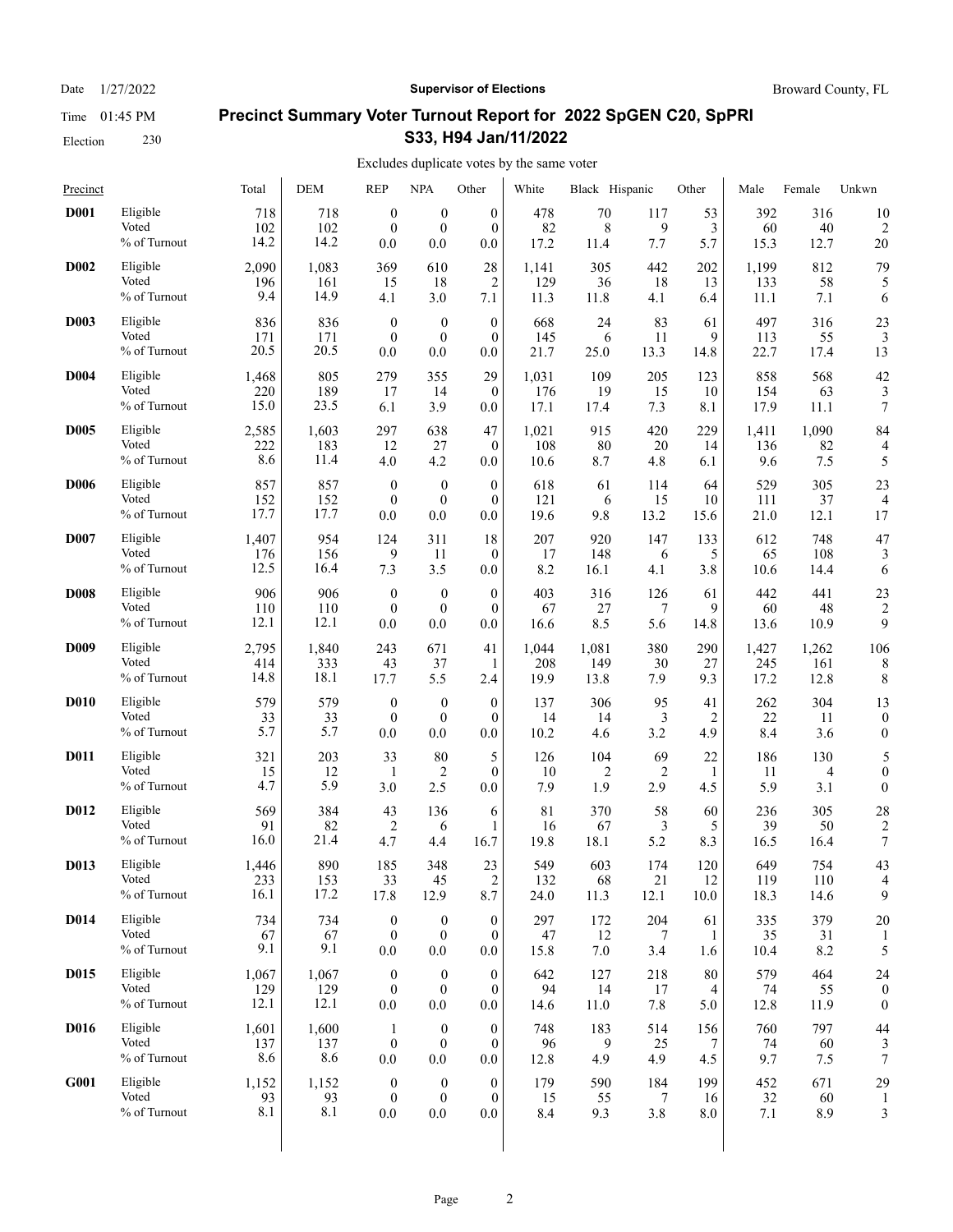### Date  $1/27/2022$  **Supervisor of Elections** Broward County, FL

# **Precinct Summary Voter Turnout Report for 2022 SpGEN C20, SpPRI S33, H94 Jan/11/2022**

| Precinct          |                                   | Total               | <b>DEM</b>          | <b>REP</b>                              | <b>NPA</b>                                  | Other                               | White             | Black Hispanic   |                  | Other           | Male              | Female             | Unkwn                |
|-------------------|-----------------------------------|---------------------|---------------------|-----------------------------------------|---------------------------------------------|-------------------------------------|-------------------|------------------|------------------|-----------------|-------------------|--------------------|----------------------|
| G002              | Eligible                          | 1,516               | 1,516               | $\boldsymbol{0}$                        | $\boldsymbol{0}$                            | $\boldsymbol{0}$                    | 491               | 579              | 269              | 177             | 588               | 882                | 46                   |
|                   | Voted                             | 148                 | 148                 | $\mathbf{0}$                            | $\mathbf{0}$                                | $\mathbf{0}$                        | 68                | 60               | 10               | 10              | 60                | 85                 | 3                    |
|                   | % of Turnout                      | 9.8                 | 9.8                 | 0.0                                     | 0.0                                         | 0.0                                 | 13.8              | 10.4             | 3.7              | 5.6             | 10.2              | 9.6                | 7                    |
| G003              | Eligible                          | 1,458               | 1,458               | $\boldsymbol{0}$                        | $\boldsymbol{0}$                            | $\overline{0}$                      | 450               | 610              | 265              | 133             | 577               | 849                | 32                   |
|                   | Voted                             | 126                 | 126                 | $\mathbf{0}$                            | $\boldsymbol{0}$                            | $\mathbf{0}$                        | 55                | 42               | 23               | 6               | 49                | 76                 | 1                    |
|                   | % of Turnout                      | 8.6                 | 8.6                 | 0.0                                     | 0.0                                         | 0.0                                 | 12.2              | 6.9              | 8.7              | 4.5             | 8.5               | 9.0                | 3                    |
| G004              | Eligible                          | 1,682               | 1,682               | $\boldsymbol{0}$                        | $\boldsymbol{0}$                            | $\boldsymbol{0}$                    | 497               | 575              | 427              | 183             | 613               | 1,020              | 49                   |
|                   | Voted                             | 235                 | 235                 | $\mathbf{0}$                            | $\mathbf{0}$                                | $\mathbf{0}$                        | 88                | 91               | 34               | 22              | 79                | 150                | 6                    |
|                   | % of Turnout                      | 14.0                | 14.0                | 0.0                                     | 0.0                                         | 0.0                                 | 17.7              | 15.8             | 8.0              | 12.0            | 12.9              | 14.7               | 12                   |
| G005              | Eligible<br>Voted<br>% of Turnout | 965<br>68<br>7.0    | 965<br>68<br>7.0    | $\mathbf{0}$<br>$\mathbf{0}$<br>0.0     | $\boldsymbol{0}$<br>$\mathbf{0}$<br>0.0     | $\mathbf{0}$<br>$\mathbf{0}$<br>0.0 | 255<br>26<br>10.2 | 463<br>35<br>7.6 | 156<br>5<br>3.2  | 91<br>2<br>2.2  | 364<br>28<br>7.7  | 572<br>39<br>6.8   | 29<br>3              |
| G006              | Eligible<br>Voted<br>% of Turnout | 1,785<br>143<br>8.0 | 1,785<br>143<br>8.0 | $\mathbf{0}$<br>$\boldsymbol{0}$<br>0.0 | $\boldsymbol{0}$<br>$\boldsymbol{0}$<br>0.0 | $\mathbf{0}$<br>$\mathbf{0}$<br>0.0 | 520<br>55<br>10.6 | 694<br>66<br>9.5 | 388<br>16<br>4.1 | 183<br>6<br>3.3 | 685<br>45<br>6.6  | 1,044<br>97<br>9.3 | 56<br>$\overline{c}$ |
| G007              | Eligible<br>Voted<br>% of Turnout | 359<br>34<br>9.5    | 359<br>34<br>9.5    | $\boldsymbol{0}$<br>$\mathbf{0}$<br>0.0 | $\boldsymbol{0}$<br>$\mathbf{0}$<br>0.0     | $\mathbf{0}$<br>$\mathbf{0}$<br>0.0 | 94<br>14<br>14.9  | 126<br>6<br>4.8  | 98<br>8<br>8.2   | 41<br>6<br>14.6 | 147<br>15<br>10.2 | 199<br>18<br>9.0   | 13<br>8              |
| G008              | Eligible                          | 1,995               | 1,995               | $\boldsymbol{0}$                        | $\boldsymbol{0}$                            | $\mathbf{0}$                        | 298               | 1,260            | 221              | 216             | 797               | 1,137              | 61                   |
|                   | Voted                             | 164                 | 164                 | $\mathbf{0}$                            | $\mathbf{0}$                                | $\mathbf{0}$                        | 37                | 112              | 7                | 8               | 61                | 103                | $\boldsymbol{0}$     |
|                   | % of Turnout                      | 8.2                 | 8.2                 | 0.0                                     | 0.0                                         | 0.0                                 | 12.4              | 8.9              | 3.2              | 3.7             | 7.7               | 9.1                | $\boldsymbol{0}$     |
| G009              | Eligible                          | 582                 | 582                 | $\boldsymbol{0}$                        | $\mathbf{0}$                                | $\mathbf{0}$                        | 61                | 337              | 127              | 57              | 227               | 338                | 17                   |
|                   | Voted                             | 65                  | 65                  | $\boldsymbol{0}$                        | $\boldsymbol{0}$                            | $\mathbf{0}$                        | 5                 | 48               | 6                | 6               | 21                | 44                 | $\boldsymbol{0}$     |
|                   | % of Turnout                      | 11.2                | 11.2                | 0.0                                     | 0.0                                         | 0.0                                 | 8.2               | 14.2             | 4.7              | 10.5            | 9.3               | 13.0               | $\boldsymbol{0}$     |
| G010              | Eligible                          | 1,104               | 1,104               | $\boldsymbol{0}$                        | $\boldsymbol{0}$                            | $\boldsymbol{0}$                    | 410               | 352              | 227              | 115             | 427               | 649                | 28                   |
|                   | Voted                             | 131                 | 131                 | $\mathbf{0}$                            | $\boldsymbol{0}$                            | $\theta$                            | 67                | 32               | 19               | 13              | 43                | 88                 | $\boldsymbol{0}$     |
|                   | % of Turnout                      | 11.9                | 11.9                | 0.0                                     | 0.0                                         | 0.0                                 | 16.3              | 9.1              | 8.4              | 11.3            | 10.1              | 13.6               | $\mathbf{0}$         |
| G011              | Eligible                          | 1,402               | 1,402               | $\boldsymbol{0}$                        | $\mathbf{0}$                                | $\mathbf{0}$                        | 463               | 525              | 268              | 146             | 509               | 860                | 33                   |
|                   | Voted                             | 143                 | 143                 | $\mathbf{0}$                            | $\mathbf{0}$                                | $\mathbf{0}$                        | 66                | 47               | 17               | 13              | 46                | 93                 | 4                    |
|                   | % of Turnout                      | 10.2                | 10.2                | 0.0                                     | 0.0                                         | 0.0                                 | 14.3              | 9.0              | 6.3              | 8.9             | 9.0               | 10.8               | 12                   |
| G012              | Eligible                          | 1,052               | 1,052               | $\mathbf{0}$                            | $\boldsymbol{0}$                            | $\mathbf{0}$                        | 340               | 398              | 228              | 86              | 403               | 621                | 28                   |
|                   | Voted                             | 129                 | 129                 | $\mathbf{0}$                            | $\boldsymbol{0}$                            | $\mathbf{0}$                        | 57                | 48               | 17               | 7               | 53                | 74                 | $\overline{c}$       |
|                   | % of Turnout                      | 12.3                | 12.3                | 0.0                                     | 0.0                                         | 0.0                                 | 16.8              | 12.1             | 7.5              | 8.1             | 13.2              | 11.9               | $\boldsymbol{7}$     |
| G013              | Eligible                          | 641                 | 641                 | $\boldsymbol{0}$                        | $\boldsymbol{0}$                            | $\theta$                            | 72                | 433              | 66               | 70              | 275               | 352                | 14                   |
|                   | Voted                             | 50                  | 50                  | $\mathbf{0}$                            | $\boldsymbol{0}$                            | $\mathbf{0}$                        | 9                 | 31               | 4                | 6               | 17                | 31                 | $\overline{2}$       |
|                   | % of Turnout                      | 7.8                 | 7.8                 | 0.0                                     | 0.0                                         | 0.0                                 | 12.5              | 7.2              | 6.1              | 8.6             | 6.2               | 8.8                | 14                   |
| G014              | Eligible                          | 1,253               | 1,253               | $\theta$                                | $\overline{0}$                              | $\Omega$                            | 345               | 512              | 259              | 137             | 467               | 753                | 33                   |
|                   | Voted                             | 140                 | 140                 | $\boldsymbol{0}$                        | $\boldsymbol{0}$                            | $\boldsymbol{0}$                    | 57                | 50               | 18               | 15              | 47                | 90                 | 3                    |
|                   | % of Turnout                      | 11.2                | 11.2                | $0.0\,$                                 | $0.0\,$                                     | 0.0                                 | 16.5              | 9.8              | 6.9              | 10.9            | 10.1              | 12.0               | 9                    |
| G015              | Eligible                          | 1,114               | 1,114               | $\boldsymbol{0}$                        | $\boldsymbol{0}$                            | $\mathbf{0}$                        | 432               | 294              | 272              | 116             | 370               | 721                | 23                   |
|                   | Voted                             | 193                 | 193                 | $\boldsymbol{0}$                        | $\boldsymbol{0}$                            | $\mathbf{0}$                        | 97                | 60               | 24               | 12              | 58                | 133                | $\overline{c}$       |
|                   | % of Turnout                      | 17.3                | 17.3                | 0.0                                     | 0.0                                         | 0.0                                 | 22.5              | 20.4             | $8.8\,$          | 10.3            | 15.7              | 18.4               | 9                    |
| G016              | Eligible                          | 1,908               | 1,908               | $\boldsymbol{0}$                        | $\boldsymbol{0}$                            | $\boldsymbol{0}$                    | 521               | 799              | 338              | 250             | 717               | 1,147              | 44                   |
|                   | Voted                             | 202                 | 202                 | $\boldsymbol{0}$                        | $\boldsymbol{0}$                            | $\boldsymbol{0}$                    | 81                | 87               | 17               | 17              | $80\,$            | 120                | $\overline{c}$       |
|                   | % of Turnout                      | 10.6                | 10.6                | 0.0                                     | 0.0                                         | 0.0                                 | 15.5              | 10.9             | 5.0              | 6.8             | 11.2              | 10.5               | 5                    |
| H <sub>0</sub> 01 | Eligible                          | 2,973               | 1,948               | 243                                     | 756                                         | 26                                  | 407               | 1,731            | 443              | 392             | 1,250             | 1,596              | 127                  |
|                   | Voted                             | 221                 | 168                 | 28                                      | 24                                          | 1                                   | 54                | 127              | 18               | 22              | 93                | 120                | 8                    |
|                   | % of Turnout                      | 7.4                 | 8.6                 | 11.5                                    | 3.2                                         | 3.8                                 | 13.3              | 7.3              | 4.1              | 5.6             | 7.4               | 7.5                | 6                    |
| H <sub>0</sub> 02 | Eligible                          | 1,168               | 797                 | 85                                      | 271                                         | 15                                  | 93                | 754              | 146              | 175             | 443               | 674                | 51                   |
|                   | Voted                             | 105                 | 84                  | 7                                       | 12                                          | 2                                   | 14                | 77               | 5                | 9               | 43                | 60                 | $\overline{c}$       |
|                   | % of Turnout                      | 9.0                 | 10.5                | 8.2                                     | 4.4                                         | 13.3                                | 15.1              | 10.2             | 3.4              | 5.1             | 9.7               | 8.9                | 4                    |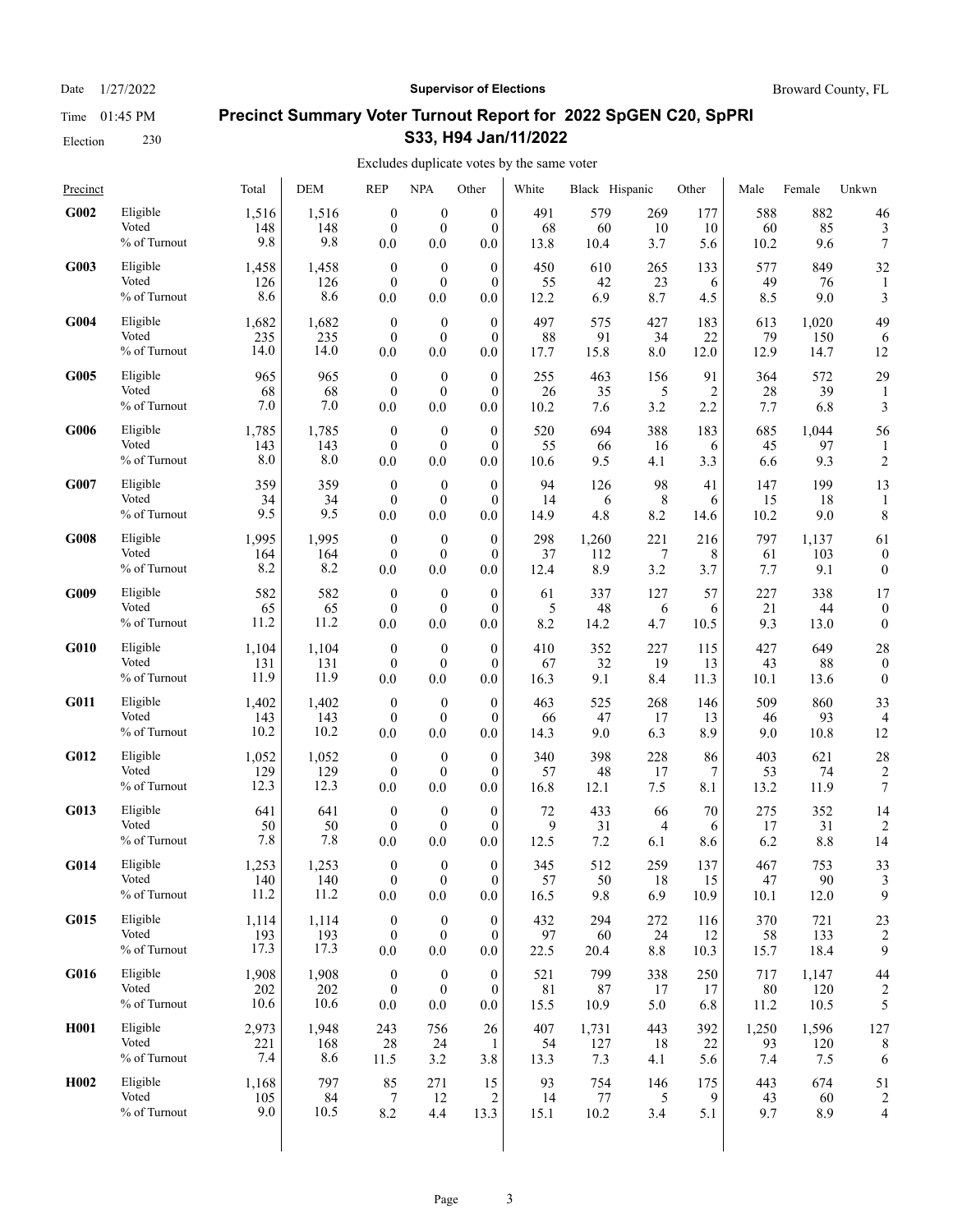Date  $1/27/2022$  **Supervisor of Elections** Broward County, FL

# **Precinct Summary Voter Turnout Report for 2022 SpGEN C20, SpPRI S33, H94 Jan/11/2022**

#### Excludes duplicate votes by the same voter  $\overline{1}$

| Precinct         |                                   | Total              | DEM               | <b>REP</b>        | <b>NPA</b>        | Other           | White             | Black Hispanic   |                   | Other          | Male              | Female            | Unkwn            |
|------------------|-----------------------------------|--------------------|-------------------|-------------------|-------------------|-----------------|-------------------|------------------|-------------------|----------------|-------------------|-------------------|------------------|
| H <sub>003</sub> | Eligible                          | 3,773              | 2.542             | 252               | 928               | 51              | 469               | 2,391            | 457               | 456            | 1,470             | 2,158             | 145              |
|                  | Voted                             | 302                | 230               | 35                | 33                | 4               | 56                | 184              | 28                | 34             | 119               | 174               | 9                |
|                  | % of Turnout                      | 8.0                | 9.0               | 13.9              | 3.6               | 7.8             | 11.9              | 7.7              | 6.1               | 7.5            | 8.1               | 8.1               | 6                |
| H <sub>004</sub> | Eligible                          | 1,473              | 937               | 153               | 369               | 14              | 251               | 747              | 235               | 240            | 655               | 756               | 62               |
|                  | Voted                             | 150                | 113               | 22                | 15                | $\mathbf{0}$    | 28                | 90               | 9                 | 23             | 64                | 83                | 3                |
|                  | % of Turnout                      | 10.2               | 12.1              | 14.4              | 4.1               | 0.0             | 11.2              | 12.0             | 3.8               | 9.6            | 9.8               | 11.0              | 5                |
| H <sub>005</sub> | Eligible                          | 3,262              | 2,189             | 231               | 810               | 32              | 282               | 2,181            | 319               | 480            | 1,311             | 1,802             | 149              |
|                  | Voted                             | 270                | 223               | 29                | 17                | 1               | 41                | 189              | 15                | 25             | 107               | 156               | 7                |
|                  | % of Turnout                      | 8.3                | 10.2              | 12.6              | 2.1               | 3.1             | 14.5              | 8.7              | 4.7               | 5.2            | 8.2               | 8.7               | 5                |
| H <sub>006</sub> | Eligible                          | 2,037              | 1,269             | 223               | 509               | 36              | 405               | 1,031            | 348               | 253            | 787               | 1,166             | 84               |
|                  | Voted                             | 237                | 177               | 31                | 27                | 2               | 60                | 117              | 35                | 25             | 87                | 143               | 7                |
|                  | % of Turnout                      | 11.6               | 13.9              | 13.9              | 5.3               | 5.6             | 14.8              | 11.3             | 10.1              | 9.9            | 11.1              | 12.3              | 8                |
| H <sub>007</sub> | Eligible                          | 2,335              | 1,506             | 212               | 601               | 16              | 315               | 1,448            | 254               | 318            | 986               | 1,265             | 84               |
|                  | Voted                             | 238                | 180               | 33                | 24                | 1               | 47                | 145              | 20                | 26             | 96                | 136               | 6                |
|                  | % of Turnout                      | 10.2               | 12.0              | 15.6              | 4.0               | 6.3             | 14.9              | 10.0             | 7.9               | 8.2            | 9.7               | 10.8              | 7                |
| <b>H008</b>      | Eligible                          | 1,833              | 1,224             | 159               | 423               | 27              | 283               | 1,087            | 297               | 166            | 684               | 1,080             | 69               |
|                  | Voted                             | 186                | 139               | 22                | 22                | 3               | 45                | 109              | 18                | 14             | 72                | 103               | 11               |
|                  | % of Turnout                      | 10.1               | 11.4              | 13.8              | 5.2               | 11.1            | 15.9              | 10.0             | 6.1               | 8.4            | 10.5              | 9.5               | 16               |
| H <sub>009</sub> | Eligible                          | 1,157              | 761               | 89                | 294               | 13              | 176               | 641              | 213               | 127            | 490               | 620               | 47               |
|                  | Voted                             | 98                 | 86                | 8                 | 4                 | $\mathbf{0}$    | 14                | 64               | 8                 | 12             | 42                | 52                | $\overline{4}$   |
|                  | % of Turnout                      | 8.5                | 11.3              | 9.0               | 1.4               | 0.0             | 8.0               | 10.0             | 3.8               | 9.4            | 8.6               | 8.4               | 9                |
| H <sub>010</sub> | Eligible                          | 445                | 237               | 40                | 165               | 3               | 74                | 166              | 170               | 35             | 195               | 230               | 20               |
|                  | Voted                             | 19                 | 8                 | 4                 | 7                 | $\mathbf{0}$    | 7                 | 10               | $\overline{2}$    | $\mathbf{0}$   | 9                 | 10                | $\boldsymbol{0}$ |
|                  | % of Turnout                      | 4.3                | 3.4               | 10.0              | 4.2               | 0.0             | 9.5               | 6.0              | 1.2               | 0.0            | 4.6               | 4.3               | $\boldsymbol{0}$ |
| H011             | Eligible                          | 3,148              | 1,822             | 374               | 913               | 39              | 443               | 1,219            | 1,067             | 419            | 1,329             | 1,695             | 124              |
|                  | Voted                             | 222                | 144               | 39                | 35                | 4               | 68                | 100              | 35                | 19             | 91                | 122               | 9                |
|                  | % of Turnout                      | 7.1                | 7.9               | 10.4              | 3.8               | 10.3            | 15.3              | 8.2              | 3.3               | 4.5            | 6.8               | 7.2               | 7                |
| <b>J001</b>      | Eligible                          | 1,748              | 990               | 289               | 447               | 22              | 622               | 541              | 396               | 189            | 718               | 983               | 47               |
|                  | Voted                             | 291                | 194               | 58                | 36                | 3               | 145               | 89               | 34                | 23             | 101               | 185               | 5                |
|                  | % of Turnout                      | 16.6               | 19.6              | 20.1              | 8.1               | 13.6            | 23.3              | 16.5             | 8.6               | 12.2           | 14.1              | 18.8              | 11               |
| <b>J002</b>      | Eligible                          | 1,954              | 943               | 357               | 622               | 32              | 746               | 386              | 585               | 237            | 802               | 1,076             | 76               |
|                  | Voted                             | 182                | 105               | 49                | 25                | 3               | 103               | 36               | 28                | 15             | 81                | 95                | 6                |
|                  | % of Turnout                      | 9.3                | 11.1              | 13.7              | 4.0               | 9.4             | 13.8              | 9.3              | 4.8               | 6.3            | 10.1              | 8.8               | 8                |
| <b>J003</b>      | Eligible                          | 1,866              | 942               | 424               | 481               | 19              | 864               | 385              | 437               | 180            | 836               | 997               | 33               |
|                  | Voted                             | 344                | 203               | 91                | 48                | 2               | 176               | 98               | 38                | 32             | 145               | 196               | 3                |
|                  | % of Turnout                      | 18.4               | 21.5              | 21.5              | 10.0              | $10.5\,$        | 20.4              | 25.5             | 8.7               | 17.8           | 17.3              | 19.7              | 9                |
| <b>J004</b>      | Eligible                          | 2,356              | 1,281             | 333               | 707               | 35              | 627               | 869              | 598               | 262            | 1,026             | 1,248             | 82               |
|                  | Voted                             | 215                | 127               | 43                | 42                | 3               | 90                | 84               | 25                | 16             | 94                | 116               | 5                |
|                  | % of Turnout                      | 9.1                | 9.9               | 12.9              | 5.9               | 8.6             | 14.4              | 9.7              | 4.2               | 6.1            | 9.2               | 9.3               | 6                |
| <b>J005</b>      | Eligible                          | 2,051              | 1,168             | 273               | 582               | 28              | 529               | 662              | 659               | 201            | 808               | 1,169             | 74               |
|                  | Voted                             | 235                | 152               | 49                | 30                | 4               | 92                | 83               | 43                | 17             | 93                | 137               | 5                |
|                  | % of Turnout                      | 11.5               | 13.0              | 17.9              | 5.2               | 14.3            | 17.4              | 12.5             | 6.5               | 8.5            | 11.5              | 11.7              | 7                |
| <b>J006</b>      | Eligible<br>Voted<br>% of Turnout | 808<br>143<br>17.7 | 436<br>90<br>20.6 | 160<br>29<br>18.1 | 200<br>22<br>11.0 | 12<br>2<br>16.7 | 405<br>81<br>20.0 | 99<br>23<br>23.2 | 235<br>34<br>14.5 | 69<br>5<br>7.2 | 301<br>55<br>18.3 | 481<br>87<br>18.1 | 26<br>4          |
| <b>J007</b>      | Eligible                          | 2,283              | 1,466             | 257               | 523               | 37              | 528               | 1,071            | 475               | 209            | 929               | 1,286             | 68               |
|                  | Voted                             | 301                | 224               | 44                | 31                | 2               | 114               | 123              | 42                | 22             | 113               | 181               | 7                |
|                  | % of Turnout                      | 13.2               | 15.3              | 17.1              | 5.9               | 5.4             | 21.6              | 11.5             | 8.8               | 10.5           | 12.2              | 14.1              | 10               |
| <b>J008</b>      | Eligible                          | 504                | 289               | 113               | 99                | 3               | 205               | 152              | 99                | 48             | 211               | 281               | 12               |
|                  | Voted                             | 121                | 79                | 33                | 8                 | $\mathbf{1}$    | 53                | $42\,$           | 17                | 9              | 47                | 72                | $\overline{2}$   |
|                  | % of Turnout                      | 24.0               | 27.3              | 29.2              | 8.1               | 33.3            | 25.9              | 27.6             | 17.2              | 18.8           | 22.3              | 25.6              | 17               |
|                  |                                   |                    |                   |                   |                   |                 |                   |                  |                   |                |                   |                   |                  |

Election 230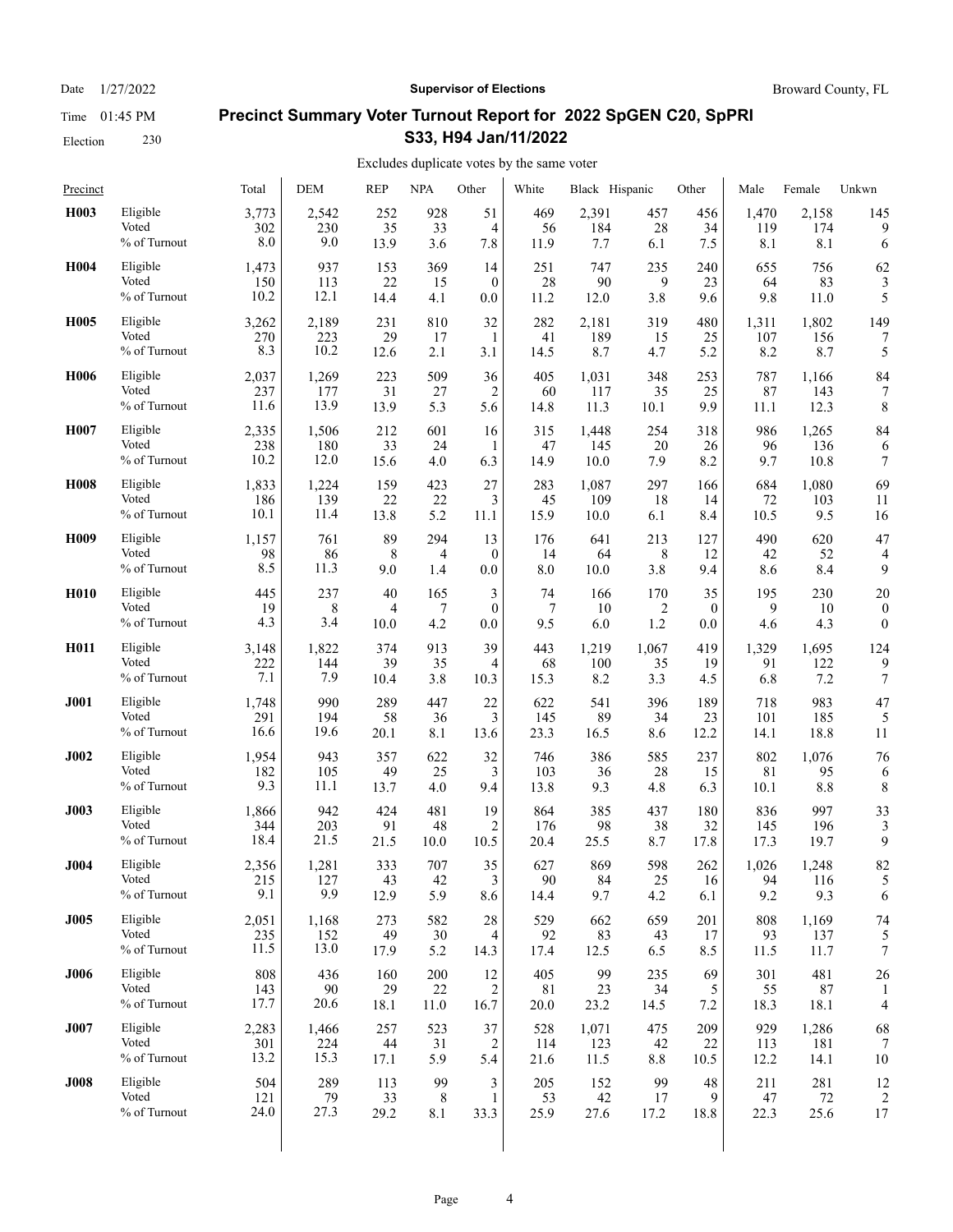Date  $1/27/2022$  **Supervisor of Elections** Broward County, FL

# **Precinct Summary Voter Turnout Report for 2022 SpGEN C20, SpPRI S33, H94 Jan/11/2022**

| Precinct    |              | Total | DEM   | <b>REP</b>   | <b>NPA</b> | Other          | White | Black Hispanic |       | Other | Male  | Female | Unkwn            |
|-------------|--------------|-------|-------|--------------|------------|----------------|-------|----------------|-------|-------|-------|--------|------------------|
| <b>J009</b> | Eligible     | 1,823 | 1,058 | 311          | 431        | 23             | 624   | 563            | 460   | 176   | 737   | 1,021  | 65               |
|             | Voted        | 296   | 196   | 66           | 33         | 1              | 136   | 112            | 36    | 12    | 114   | 179    | 3                |
|             | % of Turnout | 16.2  | 18.5  | 21.2         | 7.7        | 4.3            | 21.8  | 19.9           | 7.8   | 6.8   | 15.5  | 17.5   | 5                |
| <b>J010</b> | Eligible     | 1,817 | 954   | 295          | 540        | 28             | 685   | 495            | 444   | 193   | 812   | 933    | 72               |
|             | Voted        | 207   | 131   | 47           | 28         | 1              | 107   | 58             | 25    | 17    | 80    | 122    | 5                |
|             | % of Turnout | 11.4  | 13.7  | 15.9         | 5.2        | 3.6            | 15.6  | 11.7           | 5.6   | 8.8   | 9.9   | 13.1   | 7                |
| <b>J011</b> | Eligible     | 3,713 | 1,942 | 579          | 1,150      | 42             | 1,235 | 937            | 1,132 | 409   | 1,608 | 1,967  | 138              |
|             | Voted        | 375   | 224   | 84           | 63         | $\overline{4}$ | 175   | 89             | 79    | 32    | 155   | 211    | 9                |
|             | % of Turnout | 10.1  | 11.5  | 14.5         | 5.5        | 9.5            | 14.2  | 9.5            | 7.0   | 7.8   | 9.6   | 10.7   | $\boldsymbol{7}$ |
| <b>J012</b> | Eligible     | 4,806 | 2,813 | 801          | 1,119      | 73             | 2,564 | 912            | 946   | 384   | 1,710 | 2,972  | 124              |
|             | Voted        | 1,237 | 836   | 227          | 159        | 15             | 890   | 176            | 116   | 55    | 431   | 788    | 18               |
|             | % of Turnout | 25.7  | 29.7  | 28.3         | 14.2       | 20.5           | 34.7  | 19.3           | 12.3  | 14.3  | 25.2  | 26.5   | 15               |
| J013        | Eligible     | 2,278 | 1,378 | 302          | 574        | 24             | 544   | 985            | 474   | 275   | 965   | 1,249  | 64               |
|             | Voted        | 350   | 235   | 64           | 50         | 1              | 137   | 152            | 34    | 27    | 147   | 196    | 7                |
|             | % of Turnout | 15.4  | 17.1  | 21.2         | 8.7        | 4.2            | 25.2  | 15.4           | 7.2   | 9.8   | 15.2  | 15.7   | 11               |
| J014        | Eligible     | 2,092 | 1,191 | 413          | 464        | 24             | 735   | 788            | 382   | 187   | 894   | 1,145  | 53               |
|             | Voted        | 424   | 279   | 95           | 48         | 2              | 197   | 152            | 36    | 39    | 182   | 234    | 8                |
|             | % of Turnout | 20.3  | 23.4  | 23.0         | 10.3       | 8.3            | 26.8  | 19.3           | 9.4   | 20.9  | 20.4  | 20.4   | 15               |
| <b>J015</b> | Eligible     | 1,854 | 1,002 | 351          | 474        | 27             | 675   | 684            | 284   | 211   | 852   | 958    | 44               |
|             | Voted        | 324   | 220   | 65           | 36         | 3              | 143   | 130            | 24    | 27    | 149   | 170    | 5                |
|             | % of Turnout | 17.5  | 22.0  | 18.5         | 7.6        | 11.1           | 21.2  | 19.0           | 8.5   | 12.8  | 17.5  | 17.7   | 11               |
| <b>J016</b> | Eligible     | 810   | 440   | 113          | 250        | 7              | 202   | 229            | 282   | 97    | 347   | 428    | 35               |
|             | Voted        | 70    | 45    | 12           | 12         | 1              | 27    | 24             | 14    | 5     | 31    | 38     | 1                |
|             | % of Turnout | 8.6   | 10.2  | 10.6         | 4.8        | 14.3           | 13.4  | 10.5           | 5.0   | 5.2   | 8.9   | 8.9    | 3                |
| J017        | Eligible     | 2,003 | 1,279 | 183          | 521        | 20             | 355   | 1,044          | 340   | 264   | 783   | 1,141  | 79               |
|             | Voted        | 221   | 177   | 16           | 26         | 2              | 58    | 115            | 18    | 30    | 74    | 135    | 12               |
|             | % of Turnout | 11.0  | 13.8  | 8.7          | 5.0        | 10.0           | 16.3  | 11.0           | 5.3   | 11.4  | 9.5   | 11.8   | 15               |
| <b>J018</b> | Eligible     | 2,267 | 1,256 | 346          | 628        | 37             | 889   | 654            | 528   | 196   | 919   | 1,291  | 57               |
|             | Voted        | 335   | 229   | 60           | 44         | 2              | 180   | 107            | 31    | 17    | 137   | 195    | 3                |
|             | % of Turnout | 14.8  | 18.2  | 17.3         | 7.0        | 5.4            | 20.2  | 16.4           | 5.9   | 8.7   | 14.9  | 15.1   | 5                |
| <b>J019</b> | Eligible     | 4,262 | 2,175 | 707          | 1,312      | 68             | 1,455 | 1,151          | 1,141 | 515   | 1,834 | 2,265  | 163              |
|             | Voted        | 551   | 343   | 118          | 87         | 3              | 249   | 178            | 72    | 52    | 214   | 319    | 18               |
|             | % of Turnout | 12.9  | 15.8  | 16.7         | 6.6        | 4.4            | 17.1  | 15.5           | 6.3   | 10.1  | 11.7  | 14.1   | 11               |
| J020        | Eligible     | 1,846 | 1,161 | 218          | 431        | 36             | 321   | 1,012          | 318   | 195   | 774   | 1,010  | 62               |
|             | Voted        | 209   | 152   | 30           | 26         | 1              | 60    | 112            | 19    | 18    | 103   | 99     | 7                |
|             | % of Turnout | 11.3  | 13.1  | 13.8         | 6.0        | 2.8            | 18.7  | 11.1           | 6.0   | 9.2   | 13.3  | 9.8    | 11               |
| J021        | Eligible     | 2,636 | 1,308 | 492          | 795        | 41             | 1,133 | 668            | 552   | 283   | 1,133 | 1,430  | 73               |
|             | Voted        | 422   | 234   | 114          | 69         | 5              | 268   | 92             | 37    | 25    | 190   | 223    | 9                |
|             | % of Turnout | 16.0  | 17.9  | 23.2         | 8.7        | 12.2           | 23.7  | 13.8           | 6.7   | 8.8   | 16.8  | 15.6   | 12               |
| <b>J022</b> | Eligible     | 2,042 | 1,247 | 360          | 402        | 33             | 1,463 | 215            | 228   | 136   | 717   | 1,281  | 44               |
|             | Voted        | 733   | 508   | 139          | 78         | 8              | 600   | 65             | 32    | 36    | 264   | 459    | 10               |
|             | % of Turnout | 35.9  | 40.7  | 38.6         | 19.4       | 24.2           | 41.0  | 30.2           | 14.0  | 26.5  | 36.8  | 35.8   | 23               |
| J023        | Eligible     | 1,708 | 834   | 329          | 524        | 21             | 672   | 425            | 434   | 177   | 744   | 906    | 58               |
|             | Voted        | 174   | 117   | 31           | 24         | 2              | 97    | 44             | 20    | 13    | 69    | 100    | 5                |
|             | % of Turnout | 10.2  | 14.0  | 9.4          | 4.6        | 9.5            | 14.4  | 10.4           | 4.6   | 7.3   | 9.3   | 11.0   | 9                |
| J024        | Eligible     | 1,145 | 755   | 181          | 198        | 11             | 764   | 144            | 170   | 67    | 418   | 701    | 26               |
|             | Voted        | 350   | 263   | 50           | 34         | 3              | 256   | 46             | 29    | 19    | 120   | 227    | 3                |
|             | % of Turnout | 30.6  | 34.8  | 27.6         | 17.2       | 27.3           | 33.5  | 31.9           | 17.1  | 28.4  | 28.7  | 32.4   | 12               |
| <b>K001</b> | Eligible     | 1,585 | 1,218 | 51           | 306        | 10             | 54    | 1,321          | 58    | 152   | 641   | 875    | 69               |
|             | Voted        | 157   | 150   | $\mathbf{1}$ | 6          | $\mathbf{0}$   | 2     | 137            | 7     | 11    | 68    | 85     | $\overline{4}$   |
|             | % of Turnout | 9.9   | 12.3  | 2.0          | 2.0        | 0.0            | 3.7   | 10.4           | 12.1  | 7.2   | 10.6  | 9.7    | 6                |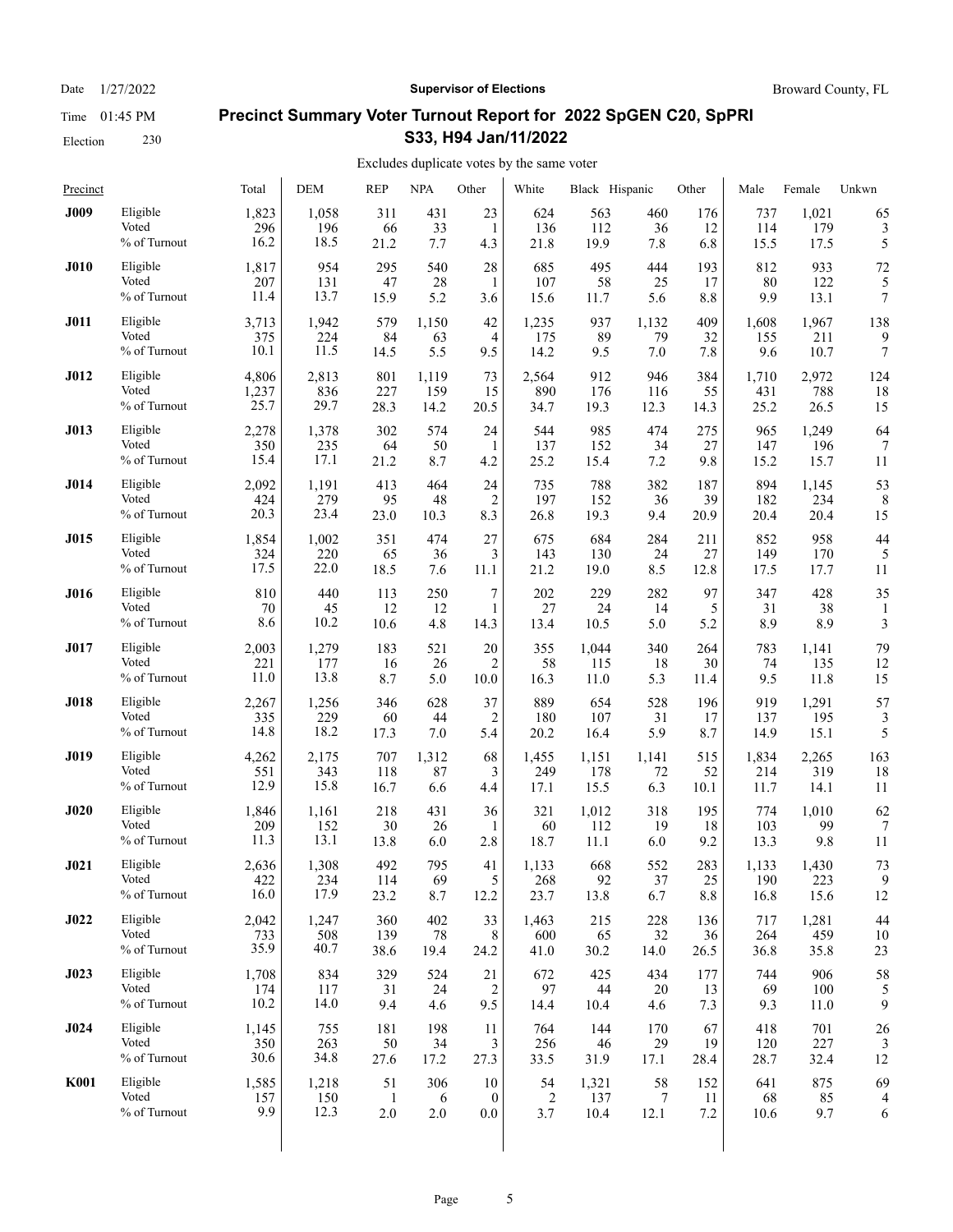Date  $1/27/2022$  **Supervisor of Elections** Broward County, FL

# **Precinct Summary Voter Turnout Report for 2022 SpGEN C20, SpPRI S33, H94 Jan/11/2022**

#### Excludes duplicate votes by the same voter  $\overline{1}$

| Precinct         |              | Total | DEM   | REP            | NPA   | Other            | White  | Black Hispanic |                  | Other | Male  | Female | Unkwn                   |
|------------------|--------------|-------|-------|----------------|-------|------------------|--------|----------------|------------------|-------|-------|--------|-------------------------|
| K002             | Eligible     | 1,822 | 1,360 | 74             | 369   | 19               | 110    | 1,476          | 79               | 157   | 779   | 973    | 70                      |
|                  | Voted        | 225   | 203   | 6              | 15    | 1                | 15     | 197            | 3                | 10    | 89    | 128    | 8                       |
|                  | % of Turnout | 12.3  | 14.9  | 8.1            | 4.1   | 5.3              | 13.6   | 13.3           | 3.8              | 6.4   | 11.4  | 13.2   | 11                      |
| <b>K003</b>      | Eligible     | 2,852 | 2,258 | 104            | 469   | 21               | 155    | 2,269          | 93               | 335   | 1,147 | 1,573  | 132                     |
|                  | Voted        | 544   | 494   | 23             | 25    | $\overline{c}$   | 39     | 456            | 9                | 40    | 210   | 316    | 18                      |
|                  | % of Turnout | 19.1  | 21.9  | 22.1           | 5.3   | 9.5              | 25.2   | 20.1           | 9.7              | 11.9  | 18.3  | 20.1   | 14                      |
| <b>K004</b>      | Eligible     | 2,258 | 1,741 | 79             | 416   | 22               | 111    | 1,849          | 88               | 210   | 1,017 | 1,165  | 76                      |
|                  | Voted        | 292   | 264   | 12             | 16    | $\mathbf{0}$     | 13     | 250            | $\overline{2}$   | 27    | 122   | 167    | 3                       |
|                  | % of Turnout | 12.9  | 15.2  | 15.2           | 3.8   | 0.0              | 11.7   | 13.5           | 2.3              | 12.9  | 12.0  | 14.3   | 4                       |
| <b>K005</b>      | Eligible     | 1,660 | 1,256 | 66             | 329   | 9                | 39     | 1,421          | 44               | 156   | 694   | 883    | 83                      |
|                  | Voted        | 155   | 137   | 8              | 9     | $\mathbf{1}$     | 1      | 147            | $\boldsymbol{0}$ | 7     | 66    | 85     | $\overline{4}$          |
|                  | % of Turnout | 9.3   | 10.9  | 12.1           | 2.7   | 11.1             | 2.6    | 10.3           | 0.0              | 4.5   | 9.5   | 9.6    | 5                       |
| <b>K006</b>      | Eligible     | 1,876 | 1,448 | 85             | 322   | 21               | 112    | 1,511          | 95               | 158   | 783   | 1,003  | 90                      |
|                  | Voted        | 331   | 307   | 11             | 12    | 1                | 14     | 295            | 8                | 14    | 145   | 180    | 6                       |
|                  | % of Turnout | 17.6  | 21.2  | 12.9           | 3.7   | 4.8              | 12.5   | 19.5           | 8.4              | 8.9   | 18.5  | 17.9   | 7                       |
| <b>K007</b>      | Eligible     | 2,021 | 1,587 | 46             | 373   | 15               | 41     | 1,803          | 22               | 155   | 767   | 1,180  | 74                      |
|                  | Voted        | 237   | 224   | 3              | 10    | $\mathbf{0}$     | 2      | 221            | $\overline{c}$   | 12    | 94    | 141    | $\overline{\mathbf{c}}$ |
|                  | % of Turnout | 11.7  | 14.1  | 6.5            | 2.7   | $0.0\,$          | 4.9    | 12.3           | 9.1              | 7.7   | 12.3  | 11.9   | 3                       |
| <b>K008</b>      | Eligible     | 1,766 | 1,315 | 96             | 340   | 15               | 149    | 1,293          | 150              | 174   | 652   | 1,039  | 75                      |
|                  | Voted        | 248   | 224   | 11             | 12    | 1                | 33     | 185            | 11               | 19    | 77    | 168    | 3                       |
|                  | % of Turnout | 14.0  | 17.0  | 11.5           | 3.5   | 6.7              | 22.1   | 14.3           | 7.3              | 10.9  | 11.8  | 16.2   | 4                       |
| <b>K009</b>      | Eligible     | 1,919 | 1,393 | 137            | 376   | 13               | 298    | 1,272          | 146              | 203   | 773   | 1,072  | 74                      |
|                  | Voted        | 260   | 218   | 20             | 20    | $\overline{2}$   | 50     | 172            | 12               | 26    | 100   | 153    | 7                       |
|                  | % of Turnout | 13.5  | 15.6  | 14.6           | 5.3   | 15.4             | 16.8   | 13.5           | 8.2              | 12.8  | 12.9  | 14.3   | 9                       |
| K010             | Eligible     | 753   | 554   | 38             | 157   | 4                | 119    | 483            | 72               | 79    | 306   | 419    | 28                      |
|                  | Voted        | 123   | 110   | 5              | 8     | $\mathbf{0}$     | 24     | 85             | 10               | 4     | 51    | 71     | 1                       |
|                  | % of Turnout | 16.3  | 19.9  | 13.2           | 5.1   | 0.0              | 20.2   | 17.6           | 13.9             | 5.1   | 16.7  | 16.9   | 4                       |
| <b>K011</b>      | Eligible     | 1,979 | 1,519 | 101            | 345   | 14               | 182    | 1,526          | 107              | 164   | 764   | 1,145  | 70                      |
|                  | Voted        | 220   | 187   | 16             | 15    | 2                | 26     | 169            | 11               | 14    | 97    | 121    | $\overline{c}$          |
|                  | % of Turnout | 11.1  | 12.3  | 15.8           | 4.3   | 14.3             | 14.3   | 11.1           | 10.3             | 8.5   | 12.7  | 10.6   | 3                       |
| L001             | Eligible     | 5,172 | 3,165 | 630            | 1,316 | 61               | 1,307  | 2,351          | 788              | 726   | 2,311 | 2,668  | 193                     |
|                  | Voted        | 698   | 531   | 99             | 63    | 5                | 218    | 362            | 50               | 68    | 306   | 374    | 18                      |
|                  | % of Turnout | 13.5  | 16.8  | 15.7           | 4.8   | 8.2              | 16.7   | 15.4           | 6.3              | 9.4   | 13.2  | 14.0   | 9                       |
| L <sub>002</sub> | Eligible     | 1,419 | 1,094 | 52             | 266   | 7                | 39     | 1,155          | 50               | 175   | 594   | 779    | 46                      |
|                  | Voted        | 221   | 203   | $\overline{2}$ | 15    | 1                | 2      | 199            | $\boldsymbol{0}$ | 20    | 73    | 143    | 5                       |
|                  | % of Turnout | 15.6  | 18.6  | 3.8            | 5.6   | 14.3             | 5.1    | 17.2           | 0.0              | 11.4  | 12.3  | 18.4   | 11                      |
| L003             | Eligible     | 1,291 | 998   | 75             | 208   | 10               | 118    | 968            | 68               | 137   | 517   | 722    | 52                      |
|                  | Voted        | 281   | 250   | 11             | 19    | $\mathbf{1}$     | $25\,$ | 234            | 10               | 12    | 98    | 179    | 4                       |
|                  | % of Turnout | 21.8  | 25.1  | 14.7           | 9.1   | 10.0             | 21.2   | 24.2           | 14.7             | 8.8   | 19.0  | 24.8   | 8                       |
| L004             | Eligible     | 6,045 | 4,644 | 180            | 1,182 | 39               | 211    | 5,121          | 193              | 520   | 2,311 | 3,487  | 247                     |
|                  | Voted        | 428   | 399   | 7              | 22    | $\mathbf{0}$     | 15     | 383            | 2                | 28    | 155   | 261    | 12                      |
|                  | % of Turnout | 7.1   | 8.6   | 3.9            | 1.9   | 0.0              | 7.1    | 7.5            | 1.0              | 5.4   | 6.7   | 7.5    | 5                       |
| L005             | Eligible     | 1,908 | 1,465 | 72             | 350   | 21               | 76     | 1,632          | 55               | 145   | 715   | 1,109  | 84                      |
|                  | Voted        | 226   | 210   | $\overline{4}$ | 11    | 1                | 16     | 194            | $\overline{c}$   | 14    | 81    | 136    | 9                       |
|                  | % of Turnout | 11.8  | 14.3  | 5.6            | 3.1   | 4.8              | 21.1   | 11.9           | 3.6              | 9.7   | 11.3  | 12.3   | 11                      |
| L006             | Eligible     | 3,746 | 2,868 | 143            | 705   | 30               | 186    | 2,959          | 184              | 417   | 1,488 | 2,116  | 142                     |
|                  | Voted        | 548   | 500   | 19             | 26    | 3                | 30     | 471            | 11               | 36    | 211   | 330    | 7                       |
|                  | % of Turnout | 14.6  | 17.4  | 13.3           | 3.7   | 10.0             | 16.1   | 15.9           | 6.0              | 8.6   | 14.2  | 15.6   | 5                       |
| L007             | Eligible     | 1,224 | 863   | 103            | 248   | 10               | 162    | 827            | 92               | 143   | 532   | 660    | 32                      |
|                  | Voted        | 176   | 144   | 13             | 19    | $\boldsymbol{0}$ | 30     | 130            | $\mathbf{1}$     | 15    | 76    | 98     | $\overline{\mathbf{c}}$ |
|                  | % of Turnout | 14.4  | 16.7  | 12.6           | 7.7   | $0.0\,$          | 18.5   | 15.7           | 1.1              | 10.5  | 14.3  | 14.8   | 6                       |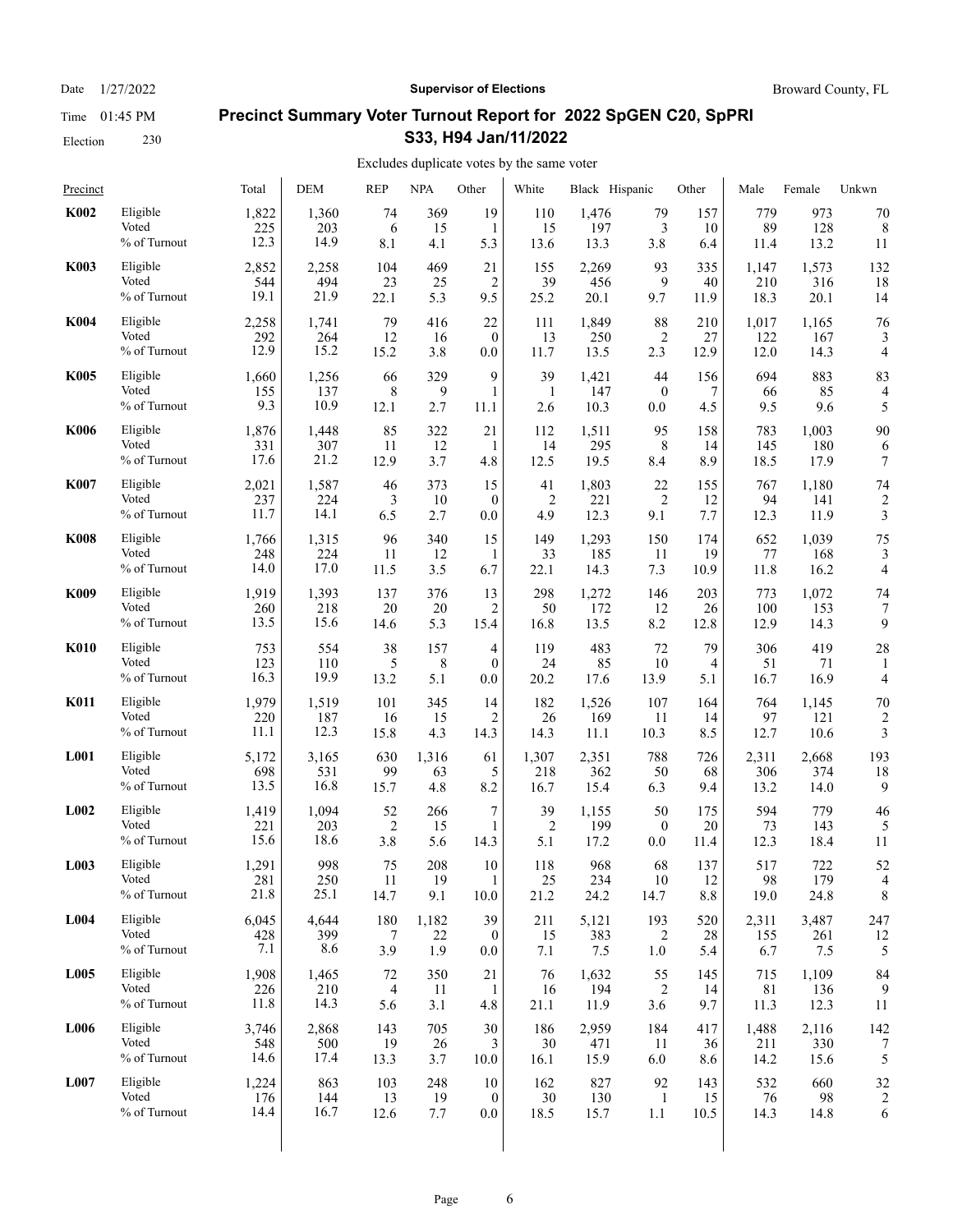Date  $1/27/2022$  **Supervisor of Elections** Broward County, FL

# **Precinct Summary Voter Turnout Report for 2022 SpGEN C20, SpPRI S33, H94 Jan/11/2022**

| Precinct         |                                   | Total                | <b>DEM</b>         | <b>REP</b>        | <b>NPA</b>        | Other                     | White             | Black Hispanic    |                   | Other             | Male              | Female             | Unkwn                   |
|------------------|-----------------------------------|----------------------|--------------------|-------------------|-------------------|---------------------------|-------------------|-------------------|-------------------|-------------------|-------------------|--------------------|-------------------------|
| L008             | Eligible                          | 2,318                | 1,836              | 89                | 380               | 13                        | 76                | 1,955             | 86                | 201               | 1,019             | 1,212              | 87                      |
|                  | Voted                             | 375                  | 345                | 10                | 19                | 1                         | 12                | 332               | 5                 | 26                | 144               | 221                | 10                      |
|                  | % of Turnout                      | 16.2                 | 18.8               | 11.2              | 5.0               | 7.7                       | 15.8              | 17.0              | 5.8               | 12.9              | 14.1              | 18.2               | 11                      |
| L009             | Eligible                          | 2,257                | 1,471              | 228               | 538               | 20                        | 434               | 1,249             | 298               | 276               | 873               | 1,310              | 74                      |
|                  | Voted                             | 420                  | 329                | 47                | 39                | 5                         | 106               | 243               | 33                | 38                | 143               | 268                | 9                       |
|                  | % of Turnout                      | 18.6                 | 22.4               | 20.6              | 7.2               | 25.0                      | 24.4              | 19.5              | 11.1              | 13.8              | 16.4              | 20.5               | 12                      |
| L <sub>010</sub> | Eligible                          | 5,083                | 3,396              | 429               | 1,192             | 66                        | 948               | 2,841             | 686               | 608               | 1,985             | 2,925              | 173                     |
|                  | Voted                             | 727                  | 575                | 67                | 78                | 7                         | 199               | 433               | 43                | 52                | 277               | 439                | 11                      |
|                  | % of Turnout                      | 14.3                 | 16.9               | 15.6              | 6.5               | 10.6                      | 21.0              | 15.2              | 6.3               | 8.6               | 14.0              | 15.0               | 6                       |
| L011             | Eligible                          | 1,369                | 944                | 68                | 343               | 14                        | 124               | 990               | 118               | 137               | 520               | 804                | 45                      |
|                  | Voted                             | 149                  | 120                | 7                 | 22                | $\mathbf{0}$              | 11                | 122               | 9                 | 7                 | 53                | 93                 | 3                       |
|                  | % of Turnout                      | 10.9                 | 12.7               | 10.3              | 6.4               | 0.0                       | 8.9               | 12.3              | 7.6               | 5.1               | 10.2              | 11.6               | 7                       |
| L012             | Eligible                          | 1,507                | 1,132              | 67                | 301               | 7                         | 48                | 1,233             | 77                | 149               | 597               | 850                | 60                      |
|                  | Voted                             | 180                  | 160                | 11                | 9                 | $\mathbf{0}$              | $\overline{4}$    | 159               | 4                 | 13                | 69                | 108                | 3                       |
|                  | % of Turnout                      | 11.9                 | 14.1               | 16.4              | 3.0               | 0.0                       | 8.3               | 12.9              | 5.2               | 8.7               | 11.6              | 12.7               | 5                       |
| L013             | Eligible                          | 3,693                | 2,479              | 408               | 786               | 20                        | 878               | 2.132             | 253               | 430               | 1,608             | 1,975              | 110                     |
|                  | Voted                             | 681                  | 552                | 68                | 60                | 1                         | 178               | 438               | 21                | 44                | 285               | 388                | 8                       |
|                  | % of Turnout                      | 18.4                 | 22.3               | 16.7              | 7.6               | 5.0                       | 20.3              | 20.5              | 8.3               | 10.2              | 17.7              | 19.6               | 7                       |
| L014             | Eligible                          | 1,447                | 1,219              | 24                | 197               | $\boldsymbol{7}$          | 13                | 1,323             | 22                | 89                | 560               | 822                | 65                      |
|                  | Voted                             | 248                  | 240                | $\mathbf{1}$      | 7                 | $\mathbf{0}$              | $\mathbf{1}$      | 237               | $\boldsymbol{0}$  | 10                | 82                | 164                | $\overline{\mathbf{c}}$ |
|                  | % of Turnout                      | 17.1                 | 19.7               | 4.2               | 3.6               | 0.0                       | 7.7               | 17.9              | 0.0               | 11.2              | 14.6              | 20.0               | 3                       |
| L015             | Eligible                          | 990                  | 848                | 24                | 115               | 3                         | 18                | 907               | 9                 | 56                | 399               | 555                | 36                      |
|                  | Voted                             | 194                  | 184                | $\overline{2}$    | 8                 | $\mathbf{0}$              | 3                 | 180               | $\mathbf{0}$      | 11                | 66                | 123                | 5                       |
|                  | % of Turnout                      | 19.6                 | 21.7               | 8.3               | 7.0               | 0.0                       | 16.7              | 19.8              | 0.0               | 19.6              | 16.5              | 22.2               | 14                      |
| L016             | Eligible                          | 1,742                | 1,464              | 50                | 220               | 8                         | 22                | 1,571             | 40                | 109               | 727               | 964                | 51                      |
|                  | Voted                             | 342                  | 322                | 8                 | 12                | $\mathbf{0}$              | 3                 | 326               | 2                 | 11                | 149               | 189                | $\overline{4}$          |
|                  | % of Turnout                      | 19.6                 | 22.0               | 16.0              | 5.5               | 0.0                       | 13.6              | 20.8              | 5.0               | 10.1              | 20.5              | 19.6               | 8                       |
| L017             | Eligible                          | 1,083                | 882                | 43                | 154               | 4                         | 18                | 963               | 41                | 61                | 427               | 614                | 42                      |
|                  | Voted                             | 218                  | 214                | $\mathbf{1}$      | 3                 | $\theta$                  | $\boldsymbol{0}$  | 210               | 2                 | 6                 | 68                | 143                | 7                       |
|                  | % of Turnout                      | 20.1                 | 24.3               | 2.3               | 1.9               | 0.0                       | 0.0               | 21.8              | 4.9               | 9.8               | 15.9              | 23.3               | 17                      |
| L018             | Eligible                          | 2,019                | 1,622              | 76                | 310               | 11                        | 104               | 1,703             | 73                | 139               | 910               | 1,025              | 84                      |
|                  | Voted                             | 269                  | 259                | 3                 | 7                 | $\mathbf{0}$              | 3                 | 257               | 2                 | 7                 | 92                | 171                | 6                       |
|                  | % of Turnout                      | 13.3                 | 16.0               | 3.9               | 2.3               | 0.0                       | 2.9               | 15.1              | 2.7               | 5.0               | 10.1              | 16.7               | $\tau$                  |
| L019             | Eligible                          | 673                  | 503                | 27                | 137               | 6                         | 22                | 569               | 23                | 59                | 295               | 354                | 24                      |
|                  | Voted                             | 68                   | 63                 | $\overline{0}$    | 5                 | $\mathbf{0}$              | $\overline{2}$    | 65                | $\boldsymbol{0}$  | 1                 | 23                | 44                 | 1                       |
|                  | % of Turnout                      | 10.1                 | 12.5               | 0.0               | 3.6               | 0.0                       | 9.1               | 11.4              | 0.0               | 1.7               | 7.8               | 12.4               | 4                       |
| M002             | Eligible                          | 3,034                | 2,132              | 177               | 701               | 24                        | 264               | 2,098             | 338               | 334               | 1,257             | 1,646              | 131                     |
|                  | Voted                             | 317                  | 253                | 30                | 32                | $\overline{c}$            | 56                | 221               | 15                | 25                | 123               | 185                | 9                       |
|                  | % of Turnout                      | 10.4                 | 11.9               | 16.9              | 4.6               | 8.3                       | 21.2              | 10.5              | 4.4               | 7.5               | 9.8               | 11.2               | 7                       |
| M003             | Eligible                          | 3,496                | 2,490              | 213               | 769               | 24                        | 274               | 2,564             | 303               | 355               | 1,399             | 1,968              | 129                     |
|                  | Voted                             | 426                  | 354                | 32                | 39                | -1                        | 45                | 324               | 19                | 38                | 168               | 250                | 8                       |
|                  | % of Turnout                      | 12.2                 | 14.2               | 15.0              | 5.1               | 4.2                       | 16.4              | 12.6              | 6.3               | 10.7              | 12.0              | 12.7               | 6                       |
| <b>M004</b>      | Eligible                          | 1,623                | 1,096              | 122               | 386               | 19                        | 238               | 1,011             | 178               | 196               | 709               | 843                | 71                      |
|                  | Voted                             | 181                  | 148                | 18                | 13                | 2                         | 25                | 134               | 10                | 12                | 75                | 100                | 6                       |
|                  | % of Turnout                      | 11.2                 | 13.5               | 14.8              | 3.4               | 10.5                      | 10.5              | 13.3              | 5.6               | 6.1               | 10.6              | 11.9               | 8                       |
| <b>M005</b>      | Eligible                          | 1,857                | 1,125              | 255               | 452               | 25                        | 472               | 684               | 464               | 237               | 745               | 1,049              | 63                      |
|                  | Voted                             | 265                  | 181                | 41                | 39                | 4                         | 79                | 105               | 47                | 34                | 100               | 161                | 4                       |
|                  | % of Turnout                      | 14.3                 | 16.1               | 16.1              | 8.6               | 16.0                      | 16.7              | 15.4              | 10.1              | 14.3              | 13.4              | 15.3               | 6                       |
| <b>M007</b>      | Eligible<br>Voted<br>% of Turnout | 1,178<br>229<br>19.4 | 655<br>142<br>21.7 | 208<br>52<br>25.0 | 302<br>35<br>11.6 | 13<br>$\bf{0}$<br>$0.0\,$ | 357<br>89<br>24.9 | 292<br>74<br>25.3 | 402<br>49<br>12.2 | 127<br>17<br>13.4 | 484<br>97<br>20.0 | 653<br>128<br>19.6 | 41<br>10                |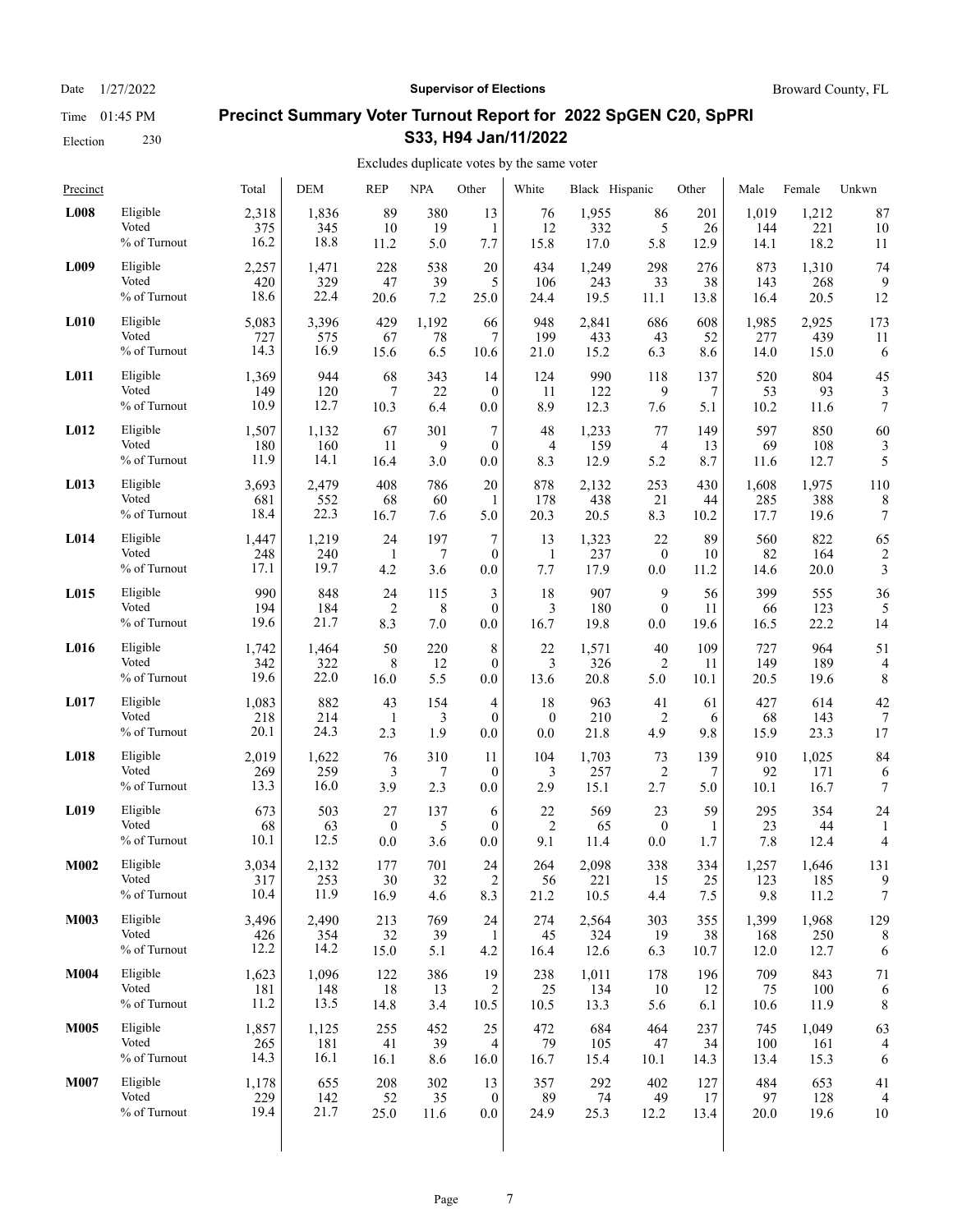Date  $1/27/2022$  **Supervisor of Elections** Broward County, FL

# **Precinct Summary Voter Turnout Report for 2022 SpGEN C20, SpPRI S33, H94 Jan/11/2022**

| Precinct    |              | Total | <b>DEM</b> | <b>REP</b>       | <b>NPA</b>       | Other            | White | Black Hispanic |              | Other | Male  | Female | Unkwn                   |
|-------------|--------------|-------|------------|------------------|------------------|------------------|-------|----------------|--------------|-------|-------|--------|-------------------------|
| <b>M008</b> | Eligible     | 1,717 | 1,019      | 231              | 453              | 14               | 373   | 472            | 678          | 194   | 644   | 996    | 77                      |
|             | Voted        | 207   | 135        | 41               | 30               | 1                | 64    | 77             | 52           | 14    | 84    | 120    | 3                       |
|             | % of Turnout | 12.1  | 13.2       | 17.7             | 6.6              | 7.1              | 17.2  | 16.3           | 7.7          | 7.2   | 13.0  | 12.0   | 4                       |
| M009        | Eligible     | 2,541 | 1,421      | 368              | 707              | 45               | 722   | 815            | 646          | 358   | 1,144 | 1,284  | 113                     |
|             | Voted        | 259   | 201        | 31               | 25               | 2                | 85    | 95             | 45           | 34    | 116   | 137    | 6                       |
|             | % of Turnout | 10.2  | 14.1       | 8.4              | 3.5              | 4.4              | 11.8  | 11.7           | 7.0          | 9.5   | 10.1  | 10.7   | 5                       |
| <b>M010</b> | Eligible     | 667   | 667        | $\boldsymbol{0}$ | $\boldsymbol{0}$ | $\mathbf{0}$     | 218   | 127            | 262          | 60    | 246   | 399    | 22                      |
|             | Voted        | 97    | 97         | $\mathbf{0}$     | $\boldsymbol{0}$ | $\mathbf{0}$     | 40    | 25             | 20           | 12    | 38    | 58     | $\mathbf{1}$            |
|             | % of Turnout | 14.5  | 14.5       | 0.0              | 0.0              | 0.0              | 18.3  | 19.7           | 7.6          | 20.0  | 15.4  | 14.5   | 5                       |
| <b>M011</b> | Eligible     | 628   | 628        | $\boldsymbol{0}$ | $\boldsymbol{0}$ | $\boldsymbol{0}$ | 167   | 260            | 134          | 67    | 254   | 356    | 18                      |
|             | Voted        | 45    | 45         | $\mathbf{0}$     | $\boldsymbol{0}$ | $\mathbf{0}$     | 12    | 22             | 8            | 3     | 17    | 26     | $\overline{2}$          |
|             | % of Turnout | 7.2   | 7.2        | 0.0              | 0.0              | 0.0              | 7.2   | 8.5            | 6.0          | 4.5   | 6.7   | 7.3    | 11                      |
| M013        | Eligible     | 1,760 | 1,047      | 219              | 469              | 25               | 432   | 690            | 441          | 197   | 674   | 1,003  | 83                      |
|             | Voted        | 151   | 109        | 18               | 22               | 2                | 47    | 74             | 15           | 15    | 51    | 97     | 3                       |
|             | % of Turnout | 8.6   | 10.4       | 8.2              | 4.7              | 8.0              | 10.9  | 10.7           | 3.4          | 7.6   | 7.6   | 9.7    | 4                       |
| M015        | Eligible     | 2,435 | 1,255      | 389              | 761              | 30               | 669   | 741            | 662          | 363   | 1,073 | 1,275  | 87                      |
|             | Voted        | 283   | 151        | 87               | 43               | 2                | 108   | 77             | 59           | 39    | 125   | 153    | 5                       |
|             | % of Turnout | 11.6  | 12.0       | 22.4             | 5.7              | 6.7              | 16.1  | 10.4           | 8.9          | 10.7  | 11.6  | 12.0   | 6                       |
| <b>M016</b> | Eligible     | 418   | 418        | $\mathbf{0}$     | $\boldsymbol{0}$ | $\mathbf{0}$     | 145   | 92             | 147          | 34    | 148   | 258    | 12                      |
|             | Voted        | 76    | 76         | $\mathbf{0}$     | $\mathbf{0}$     | $\mathbf{0}$     | 33    | 22             | 15           | 6     | 28    | 44     | $\overline{4}$          |
|             | % of Turnout | 18.2  | 18.2       | 0.0              | 0.0              | 0.0              | 22.8  | 23.9           | 10.2         | 17.6  | 18.9  | 17.1   | 33                      |
| M017        | Eligible     | 564   | 564        | $\boldsymbol{0}$ | $\boldsymbol{0}$ | $\theta$         | 222   | 141            | 161          | 40    | 190   | 366    | 8                       |
|             | Voted        | 115   | 115        | $\mathbf{0}$     | $\mathbf{0}$     | $\mathbf{0}$     | 44    | 35             | 25           | 11    | 49    | 64     | $\overline{c}$          |
|             | % of Turnout | 20.4  | 20.4       | 0.0              | 0.0              | 0.0              | 19.8  | 24.8           | 15.5         | 27.5  | 25.8  | 17.5   | 25                      |
| <b>M018</b> | Eligible     | 603   | 603        | $\boldsymbol{0}$ | $\boldsymbol{0}$ | $\mathbf{0}$     | 161   | 177            | 200          | 65    | 199   | 392    | 12                      |
|             | Voted        | 46    | 46         | $\mathbf{0}$     | $\mathbf{0}$     | $\mathbf{0}$     | 14    | 15             | 14           | 3     | 17    | 27     | $\overline{2}$          |
|             | % of Turnout | 7.6   | 7.6        | 0.0              | 0.0              | 0.0              | 8.7   | 8.5            | 7.0          | 4.6   | 8.5   | 6.9    | 17                      |
| M019        | Eligible     | 760   | 760        | $\boldsymbol{0}$ | $\bf{0}$         | $\overline{0}$   | 184   | 306            | 176          | 94    | 306   | 437    | 17                      |
|             | Voted        | 56    | 56         | $\boldsymbol{0}$ | $\boldsymbol{0}$ | $\mathbf{0}$     | 25    | 22             | 3            | 6     | 20    | 36     | $\boldsymbol{0}$        |
|             | % of Turnout | 7.4   | 7.4        | 0.0              | 0.0              | 0.0              | 13.6  | 7.2            | 1.7          | 6.4   | 6.5   | 8.2    | $\boldsymbol{0}$        |
| M020        | Eligible     | 1,813 | 1,813      | $\boldsymbol{0}$ | $\boldsymbol{0}$ | $\boldsymbol{0}$ | 408   | 784            | 446          | 175   | 659   | 1,097  | 57                      |
|             | Voted        | 101   | 101        | $\mathbf{0}$     | $\boldsymbol{0}$ | $\theta$         | 30    | 44             | 17           | 10    | 28    | 72     | 1                       |
|             | % of Turnout | 5.6   | 5.6        | 0.0              | 0.0              | 0.0              | 7.4   | 5.6            | 3.8          | 5.7   | 4.2   | 6.6    | $\overline{c}$          |
| M024        | Eligible     | 1,664 | 964        | 248              | 433              | 19               | 526   | 483            | 463          | 192   | 664   | 942    | 58                      |
|             | Voted        | 168   | 102        | 40               | 24               | 2                | 77    | 45             | 26           | 20    | 67    | 94     | 7                       |
|             | % of Turnout | 10.1  | 10.6       | 16.1             | 5.5              | 10.5             | 14.6  | 9.3            | 5.6          | 10.4  | 10.1  | 10.0   | 12                      |
| M026        | Eligible     | 2,496 | 1,371      | 404              | 679              | $42\,$           | 797   | 815            | 516          | 368   | 1,080 | 1,325  | 91                      |
|             | Voted        | 314   | 209        | 70               | 32               | 3                | 132   | 115            | 28           | 39    | 135   | 174    | 5                       |
|             | % of Turnout | 12.6  | 15.2       | 17.3             | 4.7              | 7.1              | 16.6  | 14.1           | 5.4          | 10.6  | 12.5  | 13.1   | 5                       |
| M027        | Eligible     | 533   | 518        | 10               | 3                | $\overline{c}$   | 191   | 189            | 92           | 61    | 235   | 289    | 9                       |
|             | Voted        | 65    | 61         | 2                | $\mathbf{1}$     | $\mathbf{1}$     | 37    | 19             | $\mathbf{1}$ | 8     | 29    | 36     | $\boldsymbol{0}$        |
|             | % of Turnout | 12.2  | 11.8       | 20.0             | 33.3             | 50.0             | 19.4  | 10.1           | 1.1          | 13.1  | 12.3  | 12.5   | $\boldsymbol{0}$        |
| M028        | Eligible     | 2,197 | 1,228      | 279              | 657              | 33               | 511   | 792            | 613          | 281   | 932   | 1,196  | 69                      |
|             | Voted        | 229   | 143        | $47\,$           | 37               | 2                | 72    | 103            | 31           | 23    | 105   | 121    | 3                       |
|             | % of Turnout | 10.4  | 11.6       | 16.8             | 5.6              | 6.1              | 14.1  | 13.0           | 5.1          | 8.2   | 11.3  | 10.1   | 4                       |
| M031        | Eligible     | 1,050 | 668        | 115              | 258              | 9                | 155   | 543            | 192          | 160   | 457   | 550    | 43                      |
|             | Voted        | 141   | 124        | 7                | 9                | 1                | 15    | 104            | 7            | 15    | 67    | 72     | 2                       |
|             | % of Turnout | 13.4  | 18.6       | 6.1              | 3.5              | 11.1             | 9.7   | 19.2           | 3.6          | 9.4   | 14.7  | 13.1   | 5                       |
| M032        | Eligible     | 1,498 | 825        | 153              | 502              | 18               | 280   | 554            | 456          | 208   | 570   | 859    | 69                      |
|             | Voted        | 123   | 105        | 7                | 11               | $\boldsymbol{0}$ | 34    | 53             | 24           | 12    | 49    | 72     | $\overline{\mathbf{c}}$ |
|             | % of Turnout | 8.2   | 12.7       | 4.6              | 2.2              | $0.0\,$          | 12.1  | 9.6            | 5.3          | 5.8   | 8.6   | 8.4    | 3                       |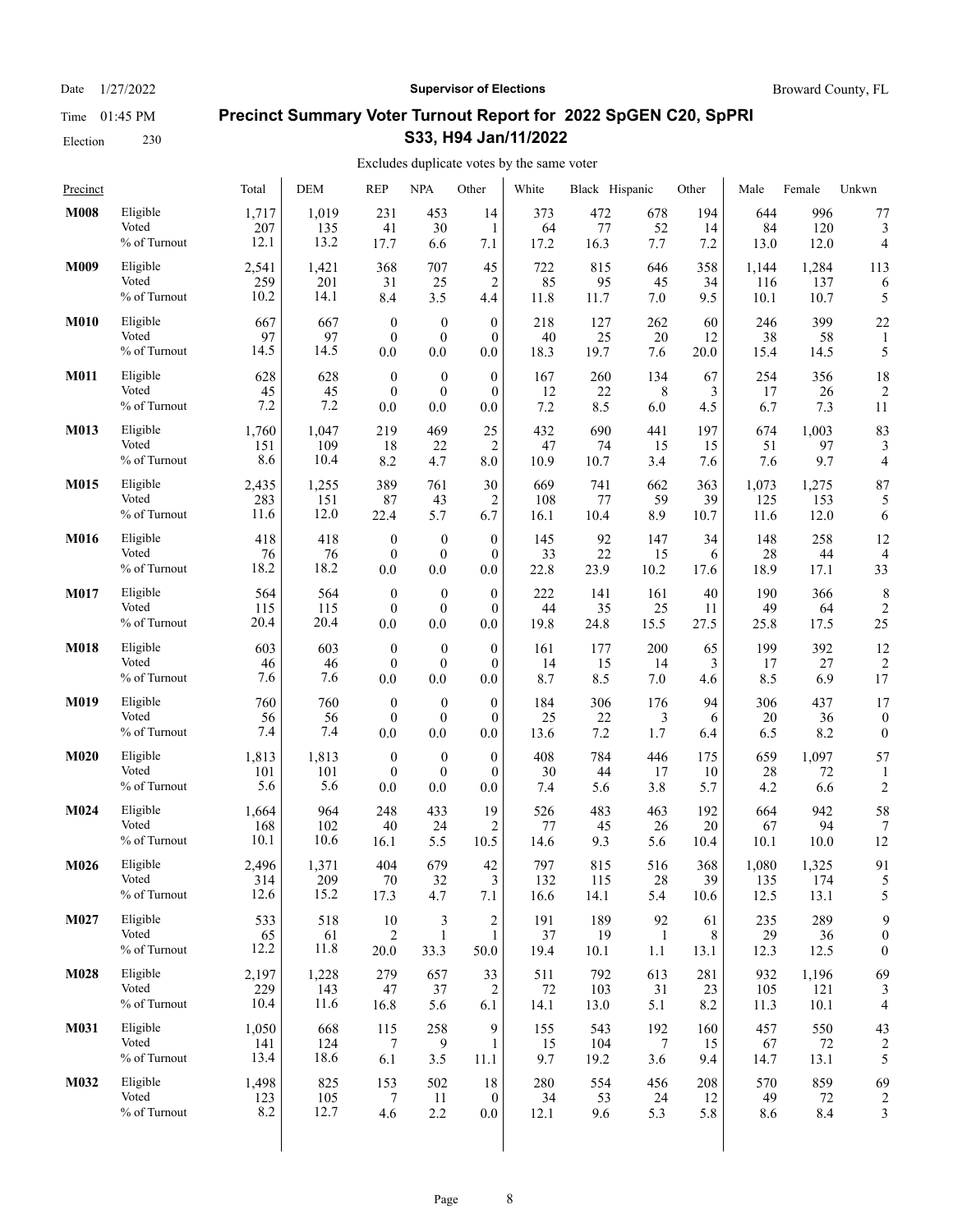Date  $1/27/2022$  **Supervisor of Elections** Broward County, FL

# **Precinct Summary Voter Turnout Report for 2022 SpGEN C20, SpPRI S33, H94 Jan/11/2022**

| Precinct          |                                   | Total               | DEM                 | <b>REP</b>                                  | <b>NPA</b>                          | Other                                   | White            | Black Hispanic       |                  | Other                        | Male             | Female                        | Unkwn                                |
|-------------------|-----------------------------------|---------------------|---------------------|---------------------------------------------|-------------------------------------|-----------------------------------------|------------------|----------------------|------------------|------------------------------|------------------|-------------------------------|--------------------------------------|
| N001              | Eligible<br>Voted<br>% of Turnout | 2,188<br>144<br>6.6 | 1,493<br>128<br>8.6 | 176<br>3<br>1.7                             | 500<br>13<br>2.6                    | 19<br>$\mathbf{0}$<br>0.0               | 256<br>18<br>7.0 | 1,426<br>109<br>7.6  | 232<br>5<br>2.2  | 274<br>12<br>4.4             | 948<br>64<br>6.8 | 1,147<br>79<br>6.9            | 93<br>$\mathbf{1}$                   |
| <b>N002</b>       | Eligible                          | 2,141               | 1,460               | 173                                         | 483                                 | 25                                      | 244              | 1,427                | 194              | 276                          | 922              | 1,117                         | 102                                  |
|                   | Voted                             | 185                 | 164                 | 10                                          | 11                                  | $\mathbf{0}$                            | 20               | 143                  | 5                | 17                           | 74               | 106                           | 5                                    |
|                   | % of Turnout                      | 8.6                 | 11.2                | 5.8                                         | 2.3                                 | 0.0                                     | 8.2              | 10.0                 | 2.6              | 6.2                          | 8.0              | 9.5                           | 5                                    |
| N <sub>0</sub> 03 | Eligible                          | 1,387               | 633                 | 311                                         | 415                                 | 28                                      | 724              | 184                  | 288              | 191                          | 638              | 698                           | 51                                   |
|                   | Voted                             | 110                 | 79                  | 13                                          | 16                                  | $\overline{c}$                          | 59               | 26                   | 10               | 15                           | 49               | 60                            | $\mathbf{1}$                         |
|                   | % of Turnout                      | 7.9                 | 12.5                | 4.2                                         | 3.9                                 | 7.1                                     | 8.1              | 14.1                 | 3.5              | 7.9                          | 7.7              | 8.6                           | $\overline{c}$                       |
| <b>N005</b>       | Eligible                          | 831                 | 371                 | 202                                         | 248                                 | 10                                      | 391              | 165                  | 168              | 107                          | 390              | 402                           | 39                                   |
|                   | Voted                             | 46                  | 40                  | 1                                           | 5                                   | $\mathbf{0}$                            | 29               | 11                   | 3                | 3                            | 20               | 25                            | 1                                    |
|                   | % of Turnout                      | 5.5                 | 10.8                | 0.5                                         | 2.0                                 | 0.0                                     | 7.4              | 6.7                  | 1.8              | 2.8                          | 5.1              | 6.2                           | 3                                    |
| N007              | Eligible                          | 1,086               | 422                 | 375                                         | 273                                 | 16                                      | 685              | 137                  | 163              | 101                          | 488              | 562                           | 36                                   |
|                   | Voted                             | 58                  | 42                  | 10                                          | 6                                   | $\mathbf{0}$                            | 39               | 12                   | 5                | 2                            | 26               | 32                            | $\boldsymbol{0}$                     |
|                   | % of Turnout                      | 5.3                 | 10.0                | 2.7                                         | 2.2                                 | 0.0                                     | 5.7              | 8.8                  | 3.1              | 2.0                          | 5.3              | 5.7                           | $\boldsymbol{0}$                     |
| <b>N008</b>       | Eligible                          | 3,299               | 1,538               | 799                                         | 907                                 | 55                                      | 1,749            | 536                  | 672              | 342                          | 1,455            | 1.750                         | 94                                   |
|                   | Voted                             | 260                 | 203                 | 26                                          | 28                                  | 3                                       | 150              | 64                   | 32               | 14                           | 110              | 146                           | 4                                    |
|                   | % of Turnout                      | 7.9                 | 13.2                | 3.3                                         | 3.1                                 | 5.5                                     | 8.6              | 11.9                 | 4.8              | 4.1                          | 7.6              | 8.3                           | 4                                    |
| <b>N012</b>       | Eligible                          | 1,247               | 661                 | 231                                         | 341                                 | 14                                      | 441              | 321                  | 311              | 174                          | 517              | 699                           | 31                                   |
|                   | Voted                             | 100                 | 87                  | $\overline{c}$                              | 9                                   | $\overline{2}$                          | 22               | 58                   | 13               | 7                            | 32               | 64                            | $\overline{4}$                       |
|                   | % of Turnout                      | 8.0                 | 13.2                | 0.9                                         | 2.6                                 | 14.3                                    | 5.0              | 18.1                 | 4.2              | 4.0                          | 6.2              | 9.2                           | 13                                   |
| N <sub>0</sub> 19 | Eligible                          | 1,163               | 522                 | 337                                         | 289                                 | 15                                      | 683              | 207                  | 174              | 99                           | 541              | 590                           | 32                                   |
|                   | Voted                             | 104                 | 76                  | 17                                          | 9                                   | $\overline{2}$                          | 60               | 36                   | 7                | 1                            | 48               | 54                            | $\overline{c}$                       |
|                   | % of Turnout                      | 8.9                 | 14.6                | 5.0                                         | 3.1                                 | 13.3                                    | 8.8              | 17.4                 | 4.0              | 1.0                          | 8.9              | 9.2                           | 6                                    |
| N <sub>0</sub> 20 | Eligible                          | 2,178               | 972                 | 607                                         | 578                                 | 21                                      | 1,324            | 289                  | 355              | 210                          | 984              | 1,117                         | 77                                   |
|                   | Voted                             | 160                 | 123                 | 19                                          | 18                                  | $\mathbf{0}$                            | 94               | 42                   | 17               | 7                            | 70               | 86                            | $\overline{4}$                       |
|                   | % of Turnout                      | 7.3                 | 12.7                | 3.1                                         | 3.1                                 | 0.0                                     | 7.1              | 14.5                 | 4.8              | 3.3                          | 7.1              | 7.7                           | 5                                    |
| <b>P001</b>       | Eligible                          | 1,684               | 1,092               | 195                                         | 372                                 | 25                                      | 1,234            | 117                  | 199              | 134                          | 1,255            | 380                           | 49                                   |
|                   | Voted                             | 243                 | 215                 | 11                                          | 15                                  | 2                                       | 204              | 10                   | 15               | 14                           | 193              | 46                            | 4                                    |
|                   | % of Turnout                      | 14.4                | 19.7                | 5.6                                         | 4.0                                 | 8.0                                     | 16.5             | 8.5                  | 7.5              | 10.4                         | 15.4             | 12.1                          | 8                                    |
| <b>P002</b>       | Eligible                          | 1,530               | 1,023               | 196                                         | 286                                 | 25                                      | 1,187            | 63                   | 160              | 120                          | 1,203            | 287                           | 40                                   |
|                   | Voted                             | 232                 | 201                 | 11                                          | 17                                  | 3                                       | 193              | 8                    | 17               | 14                           | 198              | 30                            | 4                                    |
|                   | % of Turnout                      | 15.2                | 19.6                | 5.6                                         | 5.9                                 | 12.0                                    | 16.3             | 12.7                 | 10.6             | 11.7                         | 16.5             | 10.5                          | 10                                   |
| <b>P003</b>       | Eligible                          | 2,526               | 1,566               | 358                                         | 545                                 | 57                                      | 1,619            | 399                  | 301              | 207                          | 1,598            | 863                           | 65                                   |
|                   | Voted                             | 347                 | 291                 | 21                                          | 31                                  | 4                                       | 278              | 30                   | 22               | 17                           | 260              | 78                            | 9                                    |
|                   | % of Turnout                      | 13.7                | 18.6                | 5.9                                         | 5.7                                 | 7.0                                     | 17.2             | 7.5                  | 7.3              | 8.2                          | 16.3             | 9.0                           | 14                                   |
| P004              | Eligible                          | 1,488               | 944                 | 211                                         | 301                                 | 32                                      | 1,124            | 82                   | 173              | 109                          | 1,081            | 372                           | 35                                   |
|                   | Voted                             | 273                 | 229                 | 16                                          | 27                                  | 1                                       | 229              | $\tau$               | 25               | 12                           | 211              | 53                            | 9                                    |
|                   | % of Turnout                      | 18.3                | 24.3                | 7.6                                         | 9.0                                 | 3.1                                     | 20.4             | 8.5                  | 14.5             | 11.0                         | 19.5             | 14.2                          | 26                                   |
| Q091              | Eligible                          | $\sqrt{2}$          | -1                  | -1                                          | $\boldsymbol{0}$                    | $\boldsymbol{0}$                        | 2                | $\boldsymbol{0}$     | $\boldsymbol{0}$ | $\boldsymbol{0}$             | $\mathbf{1}$     | $\mathbf{1}$                  | $\boldsymbol{0}$                     |
|                   | Voted                             | $\mathbf{0}$        | $\bf{0}$            | $\boldsymbol{0}$                            | $\mathbf{0}$                        | $\boldsymbol{0}$                        | $\bf{0}$         | $\mathbf{0}$         | $\boldsymbol{0}$ | $\mathbf{0}$                 | $\boldsymbol{0}$ | $\bf{0}$                      | $\boldsymbol{0}$                     |
|                   | % of Turnout                      | 0.0                 | 0.0                 | $0.0\,$                                     | 0.0                                 | 0.0                                     | 0.0              | 0.0                  | $0.0\,$          | 0.0                          | 0.0              | 0.0                           | $\boldsymbol{0}$                     |
| <b>R002</b>       | Eligible<br>Voted<br>% of Turnout | 48<br>4<br>8.3      | 48<br>4<br>8.3      | $\boldsymbol{0}$<br>$\boldsymbol{0}$<br>0.0 | $\bf{0}$<br>$\boldsymbol{0}$<br>0.0 | $\boldsymbol{0}$<br>$\mathbf{0}$<br>0.0 | 30<br>2<br>6.7   | 5<br>$\bf{0}$<br>0.0 | 12<br>2<br>16.7  | 1<br>$\boldsymbol{0}$<br>0.0 | 28<br>4<br>14.3  | 19<br>$\boldsymbol{0}$<br>0.0 | $\boldsymbol{0}$<br>$\boldsymbol{0}$ |
| <b>R021</b>       | Eligible                          | 1,932               | 1,220               | 231                                         | 447                                 | 34                                      | 1,298            | 195                  | 245              | 194                          | 1,287            | 580                           | 65                                   |
|                   | Voted                             | 224                 | 196                 | 7                                           | 19                                  | 2                                       | 167              | 19                   | 17               | 21                           | 173              | 45                            | 6                                    |
|                   | % of Turnout                      | 11.6                | 16.1                | 3.0                                         | 4.3                                 | 5.9                                     | 12.9             | 9.7                  | 6.9              | 10.8                         | 13.4             | 7.8                           | 9                                    |
| <b>R022</b>       | Eligible                          | 1,588               | 1,036               | 176                                         | 363                                 | 13                                      | 577              | 687                  | 191              | 133                          | 876              | 665                           | 47                                   |
|                   | Voted                             | 199                 | 148                 | 24                                          | 27                                  | $\boldsymbol{0}$                        | 98               | 72                   | 16               | 13                           | 111              | 82                            | 6                                    |
|                   | % of Turnout                      | 12.5                | 14.3                | 13.6                                        | 7.4                                 | $0.0\,$                                 | 17.0             | 10.5                 | 8.4              | 9.8                          | 12.7             | 12.3                          | 13                                   |
|                   |                                   |                     |                     |                                             |                                     |                                         |                  |                      |                  |                              |                  |                               |                                      |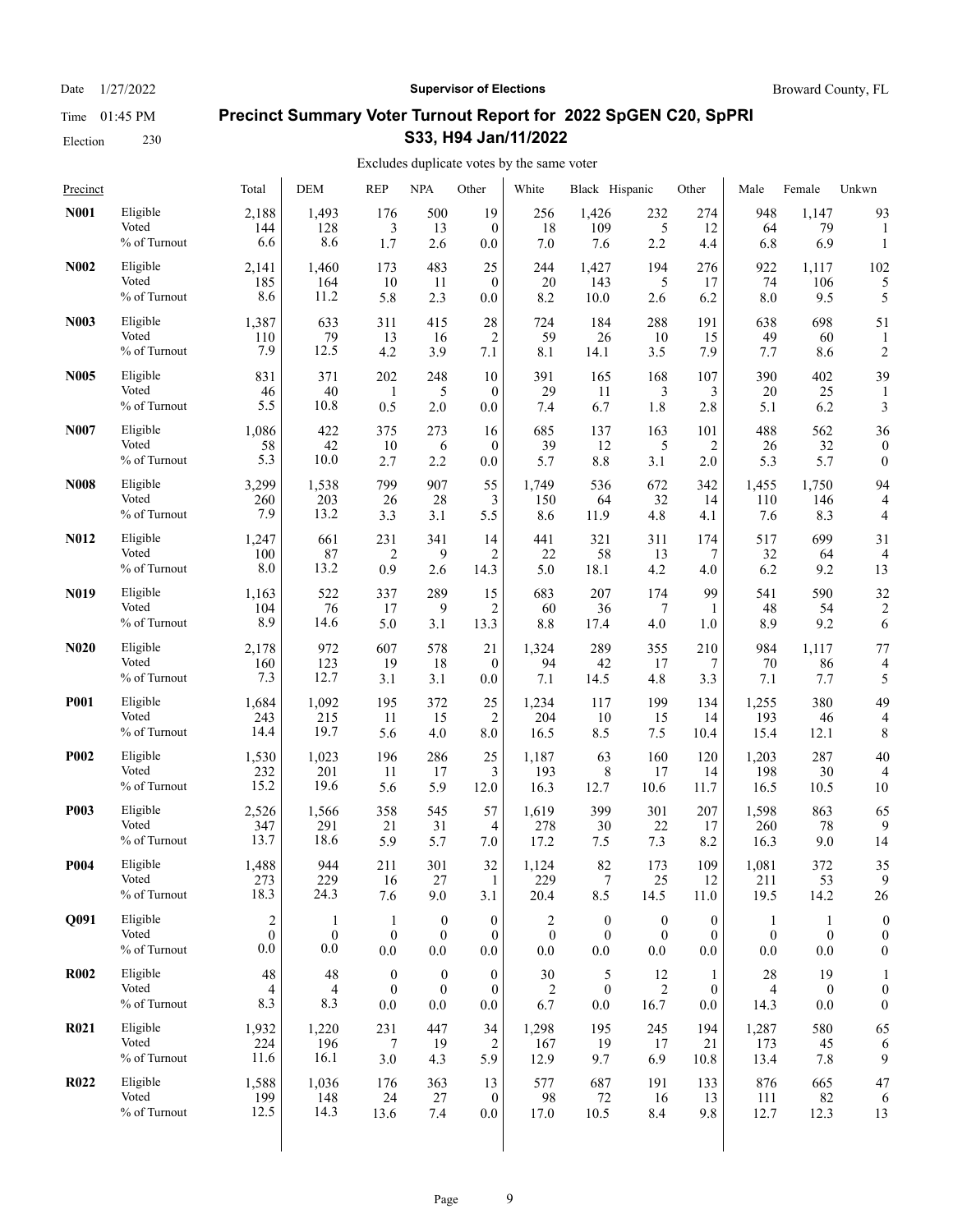Election 230

### Date  $1/27/2022$  **Supervisor of Elections** Broward County, FL

# **Precinct Summary Voter Turnout Report for 2022 SpGEN C20, SpPRI S33, H94 Jan/11/2022**

| Precinct    |                                   | Total               | <b>DEM</b>        | <b>REP</b>       | <b>NPA</b>       | Other                         | White              | Black Hispanic  |                  | Other           | Male             | Female           | Unkwn                    |
|-------------|-----------------------------------|---------------------|-------------------|------------------|------------------|-------------------------------|--------------------|-----------------|------------------|-----------------|------------------|------------------|--------------------------|
| <b>R023</b> | Eligible                          | 1,738               | 1,404             | 48               | 277              | 9                             | 96                 | 1,458           | 63               | 121             | 707              | 960              | 71                       |
|             | Voted                             | 213                 | 207               | 1                | 5                | $\theta$                      | 6                  | 198             | 3                | 6               | 68               | 142              | 3                        |
|             | % of Turnout                      | 12.3                | 14.7              | 2.1              | 1.8              | 0.0                           | 6.3                | 13.6            | 4.8              | 5.0             | 9.6              | 14.8             | 4                        |
| <b>R024</b> | Eligible                          | 1,297               | 1,030             | 46               | 217              | 4                             | 59                 | 1,091           | 65               | 82              | 565              | 684              | 48                       |
|             | Voted                             | 165                 | 149               | 6                | 10               | $\theta$                      | 9                  | 138             | 6                | 12              | 62               | 99               | $\overline{4}$           |
|             | % of Turnout                      | 12.7                | 14.5              | 13.0             | 4.6              | 0.0                           | 15.3               | 12.6            | 9.2              | 14.6            | 11.0             | 14.5             | 8                        |
| <b>R025</b> | Eligible                          | 2,312               | 1,876             | 80               | 334              | 22                            | 170                | 1,886           | 91               | 165             | 1,017            | 1,189            | 106                      |
|             | Voted                             | 354                 | 330               | 11               | 12               | 1                             | 33                 | 299             | 3                | 19              | 147              | 198              | 9                        |
|             | % of Turnout                      | 15.3                | 17.6              | 13.8             | 3.6              | 4.5                           | 19.4               | 15.9            | 3.3              | 11.5            | 14.5             | 16.7             | 8                        |
| <b>R026</b> | Eligible                          | 2,213               | 1,781             | 64               | 357              | 11                            | 101                | 1,882           | 65               | 165             | 947              | 1,182            | 84                       |
|             | Voted                             | 268                 | 254               | $\overline{4}$   | 9                | 1                             | 14                 | 242             | 7                | 5               | 101              | 164              | 3                        |
|             | % of Turnout                      | 12.1                | 14.3              | 6.3              | 2.5              | 9.1                           | 13.9               | 12.9            | 10.8             | 3.0             | 10.7             | 13.9             | $\overline{4}$           |
| <b>R027</b> | Eligible                          | 2,282               | 1,527             | 214              | 498              | 43                            | 702                | 1,147           | 247              | 186             | 1,213            | 985              | 84                       |
|             | Voted                             | 186                 | 161               | 17               | 7                | 1                             | 75                 | 89              | 10               | 12              | 116              | 65               | 5                        |
|             | % of Turnout                      | 8.2                 | 10.5              | 7.9              | 1.4              | 2.3                           | 10.7               | 7.8             | 4.0              | 6.5             | 9.6              | 6.6              | 6                        |
| <b>R028</b> | Eligible                          | 2,224               | 1,860             | 61               | 295              | 8                             | 31                 | 2,030           | 32               | 131             | 883              | 1,266            | 75                       |
|             | Voted                             | 365                 | 352               | 6                | 5                | $\overline{c}$                | $\overline{4}$     | 347             | $\boldsymbol{0}$ | 14              | 124              | 234              | 7                        |
|             | % of Turnout                      | 16.4                | 18.9              | 9.8              | 1.7              | 25.0                          | 12.9               | 17.1            | 0.0              | 10.7            | 14.0             | 18.5             | 9                        |
| <b>R029</b> | Eligible                          | 1,462               | 1,199             | 47               | 211              | 5                             | 60                 | 1,275           | 38               | 89              | 598              | 800              | 64                       |
|             | Voted                             | 229                 | 216               | 6                | 6                | 1                             | 3                  | 215             | $\overline{c}$   | 9               | 79               | 146              | 4                        |
|             | % of Turnout                      | 15.7                | 18.0              | 12.8             | 2.8              | 20.0                          | 5.0                | 16.9            | 5.3              | 10.1            | 13.2             | 18.3             | 6                        |
| <b>R030</b> | Eligible                          | 2,711               | 2,208             | 78               | 412              | 13                            | 66                 | 2,398           | 82               | 165             | 1,044            | 1,570            | 97                       |
|             | Voted                             | 281                 | 263               | 5                | 13               | $\mathbf{0}$                  | 5                  | 267             | $\overline{c}$   | 7               | 96               | 180              | 5                        |
|             | % of Turnout                      | 10.4                | 11.9              | 6.4              | 3.2              | 0.0                           | 7.6                | 11.1            | 2.4              | 4.2             | 9.2              | 11.5             | 5                        |
| <b>R031</b> | Eligible                          | 2,170               | 1,320             | 262              | 562              | 26                            | 771                | 891             | 316              | 192             | 1,045            | 1,056            | 69                       |
|             | Voted                             | 187                 | 149               | 23               | 12               | 3                             | 68                 | 85              | 18               | 16              | 89               | 96               | $\overline{\mathbf{c}}$  |
|             | % of Turnout                      | 8.6                 | 11.3              | 8.8              | 2.1              | 11.5                          | 8.8                | 9.5             | 5.7              | 8.3             | 8.5              | 9.1              | 3                        |
| <b>R032</b> | Eligible                          | 6,202               | 2,288             | 1,812            | 1,946            | 156                           | 4,474              | 415             | 736              | 577             | 3,318            | 2,713            | 171                      |
|             | Voted                             | 413                 | 278               | 72               | 56               | 7                             | 337                | 22              | 28               | 26              | 218              | 184              | 11                       |
|             | % of Turnout                      | 6.7                 | 12.2              | 4.0              | 2.9              | 4.5                           | 7.5                | 5.3             | 3.8              | 4.5             | 6.6              | 6.8              | 6                        |
| <b>R033</b> | Eligible                          | 2,515               | 1,612             | 269              | 598              | 36                            | 723                | 1,267           | 284              | 241             | 1,199            | 1,232            | 84                       |
|             | Voted                             | 239                 | 192               | 22               | 23               | 2                             | 73                 | 127             | 17               | 22              | 129              | 107              | 3                        |
|             | % of Turnout                      | 9.5                 | 11.9              | 8.2              | 3.8              | 5.6                           | 10.1               | 10.0            | 6.0              | 9.1             | 10.8             | 8.7              | 4                        |
| <b>R041</b> | Eligible                          | 1,757               | 839               | 373              | 511              | 34                            | 1,169              | 226             | 224              | 138             | 923              | 795              | 39                       |
|             | Voted                             | 179                 | 133               | 22               | 24               | $\mathbf{0}$                  | 135                | 23              | 10               | 11              | 101              | 75               | 3                        |
|             | % of Turnout                      | 10.2                | 15.9              | 5.9              | 4.7              | 0.0                           | 11.5               | 10.2            | 4.5              | 8.0             | 10.9             | 9.4              | 8                        |
| <b>R042</b> | Eligible                          | 877                 | 344               | 296              | 225              | 12                            | 710                | 22              | 81               | 64              | 446              | 404              | 27                       |
|             | Voted                             | 100                 | 68                | 19               | 12               | $\mathbf{1}$                  | $90\,$             | $\mathfrak{Z}$  | $\mathfrak{S}$   | $\overline{c}$  | 46               | 54               | $\boldsymbol{0}$         |
|             | % of Turnout                      | 11.4                | 19.8              | 6.4              | 5.3              | 8.3                           | 12.7               | 13.6            | 6.2              | 3.1             | 10.3             | 13.4             | $\boldsymbol{0}$         |
| <b>R043</b> | Eligible                          | 2,518               | 945               | 774              | 737              | 62                            | 1,879              | 132             | 302              | 205             | 1,272            | 1,164            | 82                       |
|             | Voted                             | 203                 | 146               | 23               | 31               | 3                             | 171                | 10              | 13               | 9               | 91               | 108              | $\overline{\mathcal{A}}$ |
|             | % of Turnout                      | 8.1                 | 15.4              | 3.0              | 4.2              | 4.8                           | 9.1                | 7.6             | 4.3              | 4.4             | $7.2\,$          | 9.3              | 5                        |
| <b>R044</b> | Eligible                          | 440                 | 182               | 94               | 141              | 23                            | 271                | 65              | 66               | 38              | 201              | 224              | 15                       |
|             | Voted                             | 19                  | 12                | 3                | 4                | $\boldsymbol{0}$              | 14                 | 2               | 2                | 1               | 10               | 8                | $\mathbf{1}$             |
|             | % of Turnout                      | 4.3                 | 6.6               | 3.2              | 2.8              | 0.0                           | 5.2                | 3.1             | 3.0              | 2.6             | 5.0              | 3.6              | $\boldsymbol{7}$         |
| <b>R045</b> | Eligible<br>Voted<br>% of Turnout | 1,687<br>106<br>6.3 | 744<br>78<br>10.5 | 423<br>11<br>2.6 | 497<br>17<br>3.4 | 23<br>$\boldsymbol{0}$<br>0.0 | 1,174<br>84<br>7.2 | 146<br>9<br>6.2 | 247<br>8<br>3.2  | 120<br>5<br>4.2 | 841<br>49<br>5.8 | 799<br>56<br>7.0 | 47<br>$\overline{c}$     |
| <b>R048</b> | Eligible                          | 210                 | 115               | 26               | 68               | $\mathbf{1}$                  | 49                 | 67              | 74               | 20              | 96               | 104              | 10                       |
|             | Voted                             | 13                  | 11                | $\mathbf{1}$     | $\mathbf{1}$     | $\mathbf{0}$                  | $\mathbf{1}$       | 12              | $\boldsymbol{0}$ | $\mathbf{0}$    | 6                | 7                | $\boldsymbol{0}$         |
|             | % of Turnout                      | 6.2                 | 9.6               | 3.8              | 1.5              | 0.0                           | 2.0                | 17.9            | $0.0\,$          | 0.0             | 6.3              | 6.7              | $\boldsymbol{0}$         |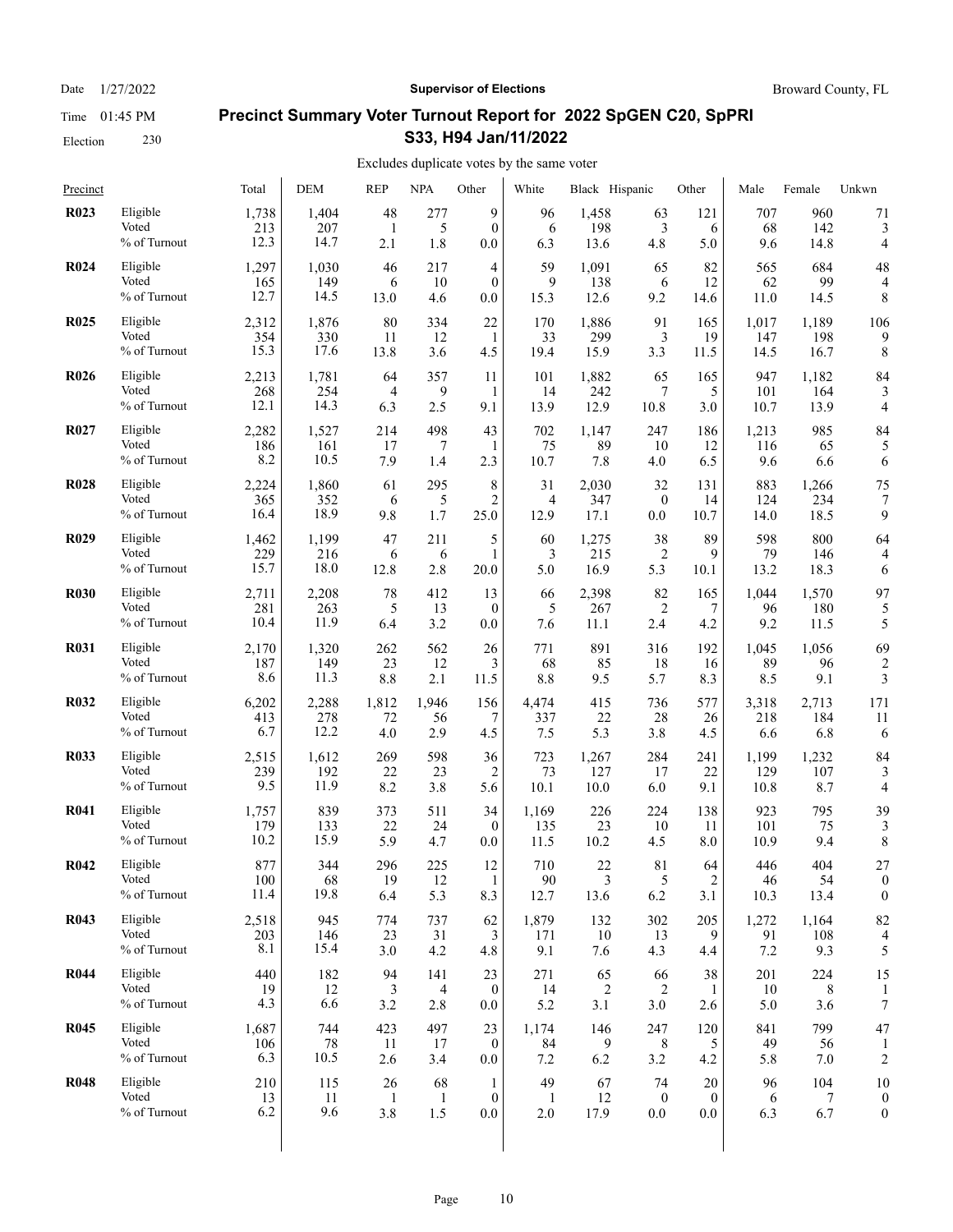Election 230

### Date  $1/27/2022$  **Supervisor of Elections** Broward County, FL

# **Precinct Summary Voter Turnout Report for 2022 SpGEN C20, SpPRI S33, H94 Jan/11/2022**

| Precinct         |              | Total | <b>DEM</b> | <b>REP</b>       | <b>NPA</b>       | Other            | White  | Black Hispanic |         | Other | Male  | Female | Unkwn                    |
|------------------|--------------|-------|------------|------------------|------------------|------------------|--------|----------------|---------|-------|-------|--------|--------------------------|
| <b>R049</b>      | Eligible     | 2,039 | 827        | 549              | 634              | 29               | 1,206  | 132            | 529     | 172   | 1,008 | 968    | 63                       |
|                  | Voted        | 139   | 98         | 26               | 13               | $\overline{2}$   | 107    | 10             | 17      | 5     | 70    | 68     | 1                        |
|                  | % of Turnout | 6.8   | 11.9       | 4.7              | 2.1              | 6.9              | 8.9    | 7.6            | 3.2     | 2.9   | 6.9   | 7.0    | $\overline{c}$           |
| <b>R050</b>      | Eligible     | 2,039 | 1,413      | 158              | 452              | 16               | 266    | 1,240          | 342     | 191   | 893   | 1,048  | 98                       |
|                  | Voted        | 244   | 222        | 11               | 11               | $\theta$         | 33     | 192            | 8       | 11    | 95    | 143    | 6                        |
|                  | % of Turnout | 12.0  | 15.7       | 7.0              | 2.4              | 0.0              | 12.4   | 15.5           | 2.3     | 5.8   | 10.6  | 13.6   | 6                        |
| <b>R051</b>      | Eligible     | 1,355 | 1,086      | 46               | 216              | 7                | 46     | 1,122          | 70      | 117   | 608   | 696    | 51                       |
|                  | Voted        | 182   | 175        | 5                | $\overline{2}$   | $\theta$         | 3      | 169            | 3       | 7     | 74    | 103    | 5                        |
|                  | % of Turnout | 13.4  | 16.1       | 10.9             | 0.9              | 0.0              | 6.5    | 15.1           | 4.3     | 6.0   | 12.2  | 14.8   | 10                       |
| <b>R052</b>      | Eligible     | 1,165 | 627        | 218              | 303              | 17               | 549    | 274            | 246     | 96    | 533   | 591    | 41                       |
|                  | Voted        | 122   | 75         | 34               | 13               | $\theta$         | 85     | 14             | 14      | 9     | 69    | 50     | 3                        |
|                  | % of Turnout | 10.5  | 12.0       | 15.6             | 4.3              | 0.0              | 15.5   | 5.1            | 5.7     | 9.4   | 12.9  | 8.5    | 7                        |
| <b>R053</b>      | Eligible     | 975   | 975        | $\boldsymbol{0}$ | $\boldsymbol{0}$ | $\overline{0}$   | 471    | 237            | 187     | 80    | 420   | 527    | 28                       |
|                  | Voted        | 119   | 119        | $\mathbf{0}$     | $\boldsymbol{0}$ | $\mathbf{0}$     | 84     | 24             | 6       | 5     | 57    | 60     | $\overline{2}$           |
|                  | % of Turnout | 12.2  | 12.2       | 0.0              | 0.0              | 0.0              | 17.8   | 10.1           | 3.2     | 6.3   | 13.6  | 11.4   | 7                        |
| <b>R056</b>      | Eligible     | 1,116 | 814        | 49               | 242              | 11               | 201    | 734            | 93      | 88    | 553   | 510    | 53                       |
|                  | Voted        | 101   | 89         | 4                | 7                | 1                | 30     | 60             | 6       | 5     | 58    | 43     | $\theta$                 |
|                  | % of Turnout | 9.1   | 10.9       | 8.2              | 2.9              | 9.1              | 14.9   | 8.2            | 6.5     | 5.7   | 10.5  | 8.4    | $\boldsymbol{0}$         |
| <b>R057</b>      | Eligible     | 1,119 | 705        | 121              | 273              | 20               | 507    | 340            | 161     | 111   | 674   | 402    | 43                       |
|                  | Voted        | 67    | 59         | $\overline{2}$   | 6                | $\theta$         | 41     | 15             | 5       | 6     | 51    | 15     | 1                        |
|                  | % of Turnout | 6.0   | 8.4        | 1.7              | 2.2              | 0.0              | 8.1    | 4.4            | 3.1     | 5.4   | 7.6   | 3.7    | $\overline{c}$           |
| <b>R058</b>      | Eligible     | 1,278 | 557        | 303              | 391              | 27               | 881    | 109            | 163     | 125   | 626   | 615    | 37                       |
|                  | Voted        | 98    | 77         | 9                | 12               | $\mathbf{0}$     | 73     | 11             | 7       | 7     | 53    | 44     | 1                        |
|                  | % of Turnout | 7.7   | 13.8       | 3.0              | 3.1              | 0.0              | 8.3    | 10.1           | 4.3     | 5.6   | 8.5   | 7.2    | 3                        |
| <b>R059</b>      | Eligible     | 1,230 | 453        | 396              | 371              | 10               | 1,006  | 34             | 105     | 85    | 570   | 624    | 36                       |
|                  | Voted        | 125   | 76         | 23               | 26               | $\mathbf{0}$     | 113    | $\overline{2}$ | 4       | 6     | 53    | 68     | 4                        |
|                  | % of Turnout | 10.2  | 16.8       | 5.8              | 7.0              | 0.0              | 11.2   | 5.9            | 3.8     | 7.1   | 9.3   | 10.9   | 11                       |
| <b>R060</b>      | Eligible     | 2,761 | 1,146      | 640              | 917              | 58               | 1,821  | 252            | 423     | 265   | 1,493 | 1,178  | 90                       |
|                  | Voted        | 135   | 101        | 8                | 26               | $\mathbf{0}$     | 95     | 21             | 13      | 6     | 90    | 43     | 2                        |
|                  | % of Turnout | 4.9   | 8.8        | 1.3              | 2.8              | 0.0              | 5.2    | 8.3            | 3.1     | 2.3   | 6.0   | 3.7    | $\overline{c}$           |
| <b>R062</b>      | Eligible     | 1,007 | 796        | 45               | 162              | $\overline{4}$   | 31     | 874            | 34      | 68    | 429   | 546    | 32                       |
|                  | Voted        | 116   | 108        | 4                | 4                | $\mathbf{0}$     | 3      | 105            | 2       | 6     | 51    | 63     | $\overline{c}$           |
|                  | % of Turnout | 11.5  | 13.6       | 8.9              | 2.5              | 0.0              | 9.7    | 12.0           | 5.9     | 8.8   | 11.9  | 11.5   | 6                        |
| R <sub>063</sub> | Eligible     | 5,365 | 3,981      | 293              | 1,038            | 53               | 398    | 4,034          | 399     | 534   | 2,335 | 2,781  | 249                      |
|                  | Voted        | 781   | 704        | 29               | 47               | 1                | 51     | 660            | 15      | 55    | 306   | 460    | 15                       |
|                  | % of Turnout | 14.6  | 17.7       | 9.9              | 4.5              | 1.9              | 12.8   | 16.4           | 3.8     | 10.3  | 13.1  | 16.5   | 6                        |
| <b>R064</b>      | Eligible     | 1,258 | 797        | 139              | 307              | 15               | 213    | 688            | 249     | 108   | 559   | 648    | 51                       |
|                  | Voted        | 132   | 111        | 11               | $\,8\,$          | $\boldsymbol{2}$ | $28\,$ | 91             | $\,8\,$ | 5     | 59    | 72     | 1                        |
|                  | % of Turnout | 10.5  | 13.9       | 7.9              | 2.6              | 13.3             | 13.1   | 13.2           | 3.2     | 4.6   | 10.6  | 11.1   | 2                        |
| <b>R069</b>      | Eligible     | 2,565 | 2,117      | 70               | 366              | 12               | 45     | 2,303          | 76      | 141   | 1,026 | 1,465  | 74                       |
|                  | Voted        | 406   | 380        | 10               | 15               | $\mathbf{1}$     | 2      | 390            | 3       | 11    | 143   | 259    | 4                        |
|                  | % of Turnout | 15.8  | 17.9       | 14.3             | 4.1              | 8.3              | 4.4    | 16.9           | 3.9     | 7.8   | 13.9  | 17.7   | 5                        |
| <b>W001</b>      | Eligible     | 4,128 | 2,907      | 277              | 910              | 34               | 325    | 2,772          | 629     | 402   | 1,684 | 2,293  | 151                      |
|                  | Voted        | 414   | 350        | 25               | 37               | $\overline{c}$   | 46     | 292            | 26      | 50    | 150   | 255    | 9                        |
|                  | % of Turnout | 10.0  | 12.0       | 9.0              | 4.1              | 5.9              | 14.2   | 10.5           | 4.1     | 12.4  | 8.9   | 11.1   | 6                        |
| <b>W002</b>      | Eligible     | 2,489 | 1,618      | 229              | 620              | 22               | 195    | 1,362          | 650     | 282   | 988   | 1,391  | 110                      |
|                  | Voted        | 266   | 219        | 25               | 21               | -1               | 31     | 173            | 35      | 27    | 106   | 154    | 6                        |
|                  | % of Turnout | 10.7  | 13.5       | 10.9             | 3.4              | 4.5              | 15.9   | 12.7           | 5.4     | 9.6   | 10.7  | 11.1   | 5                        |
| W003             | Eligible     | 1,398 | 898        | 128              | 354              | 18               | 141    | 715            | 380     | 162   | 631   | 711    | 56                       |
|                  | Voted        | 137   | 110        | 19               | 8                | $\mathbf{0}$     | 23     | 74             | 28      | 12    | 60    | 75     | $\overline{2}$           |
|                  | % of Turnout | 9.8   | 12.2       | 14.8             | 2.3              | 0.0              | 16.3   | 10.3           | 7.4     | 7.4   | 9.5   | 10.5   | $\overline{\mathcal{L}}$ |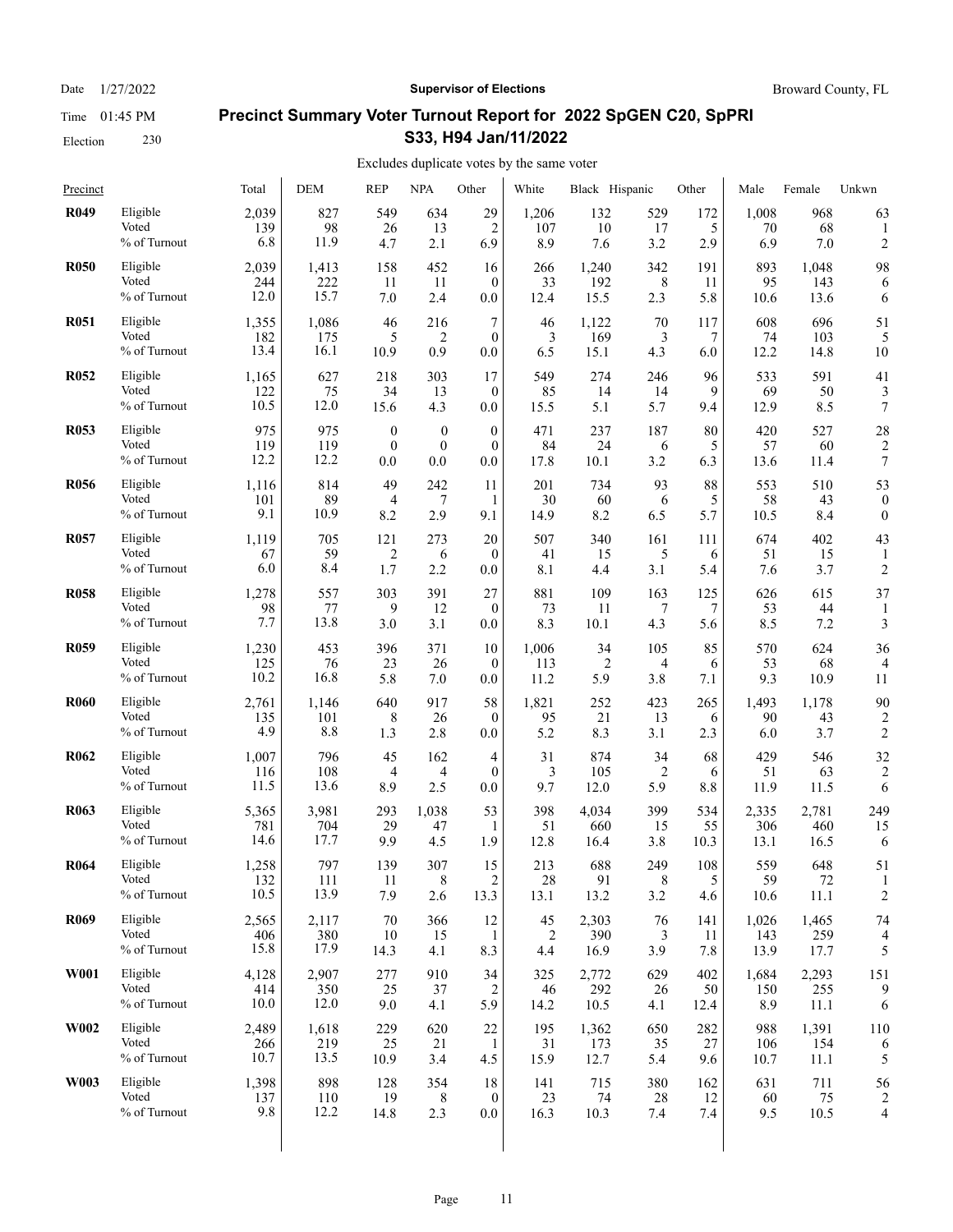Election 230

### Date  $1/27/2022$  **Supervisor of Elections** Broward County, FL

# **Precinct Summary Voter Turnout Report for 2022 SpGEN C20, SpPRI S33, H94 Jan/11/2022**

| Precinct    |              | Total | <b>DEM</b> | <b>REP</b> | <b>NPA</b> | Other            | White | Black Hispanic |       | Other | Male  | Female | Unkwn          |
|-------------|--------------|-------|------------|------------|------------|------------------|-------|----------------|-------|-------|-------|--------|----------------|
| W004        | Eligible     | 1,752 | 1,248      | 136        | 352        | 16               | 107   | 1,206          | 265   | 174   | 761   | 914    | 77             |
|             | Voted        | 222   | 188        | 13         | 19         | $\overline{2}$   | 17    | 178            | 11    | 16    | 93    | 123    | 6              |
|             | % of Turnout | 12.7  | 15.1       | 9.6        | 5.4        | 12.5             | 15.9  | 14.8           | 4.2   | 9.2   | 12.2  | 13.5   | 8              |
| <b>W005</b> | Eligible     | 1,787 | 1,248      | 123        | 393        | 23               | 85    | 1,244          | 268   | 190   | 786   | 933    | 68             |
|             | Voted        | 208   | 178        | 7          | 22         | 1                | 10    | 167            | 11    | 20    | 78    | 121    | 9              |
|             | % of Turnout | 11.6  | 14.3       | 5.7        | 5.6        | 4.3              | 11.8  | 13.4           | 4.1   | 10.5  | 9.9   | 13.0   | 13             |
| <b>W006</b> | Eligible     | 1,519 | 899        | 190        | 416        | 14               | 163   | 719            | 481   | 156   | 642   | 819    | 58             |
|             | Voted        | 123   | 95         | 20         | 8          | $\mathbf{0}$     | 27    | 70             | 22    | 4     | 50    | 72     | 1              |
|             | % of Turnout | 8.1   | 10.6       | 10.5       | 1.9        | 0.0              | 16.6  | 9.7            | 4.6   | 2.6   | 7.8   | 8.8    | $\overline{c}$ |
| W007        | Eligible     | 2,265 | 1,446      | 221        | 573        | 25               | 204   | 1,202          | 631   | 228   | 950   | 1,223  | 92             |
|             | Voted        | 229   | 183        | 21         | 25         | $\mathbf{0}$     | 25    | 153            | 31    | 20    | 95    | 125    | 9              |
|             | % of Turnout | 10.1  | 12.7       | 9.5        | 4.4        | 0.0              | 12.3  | 12.7           | 4.9   | 8.8   | 10.0  | 10.2   | 10             |
| <b>W008</b> | Eligible     | 3,547 | 2,402      | 225        | 873        | 47               | 164   | 2,231          | 813   | 339   | 1,356 | 2,065  | 126            |
|             | Voted        | 290   | 237        | 15         | 35         | 3                | 23    | 196            | 42    | 29    | 108   | 177    | 5              |
|             | % of Turnout | 8.2   | 9.9        | 6.7        | 4.0        | 6.4              | 14.0  | 8.8            | 5.2   | 8.6   | 8.0   | 8.6    | 4              |
| W009        | Eligible     | 2,517 | 1,182      | 617        | 686        | 32               | 429   | 677            | 1,052 | 359   | 1,135 | 1,293  | 89             |
|             | Voted        | 336   | 213        | 78         | 45         | $\boldsymbol{0}$ | 82    | 133            | 93    | 28    | 145   | 187    | $\overline{4}$ |
|             | % of Turnout | 13.3  | 18.0       | 12.6       | 6.6        | 0.0              | 19.1  | 19.6           | 8.8   | 7.8   | 12.8  | 14.5   | 4              |
| <b>W010</b> | Eligible     | 1,458 | 913        | 131        | 400        | 14               | 146   | 705            | 444   | 163   | 630   | 759    | 69             |
|             | Voted        | 120   | 89         | 12         | 19         | $\mathbf{0}$     | 24    | 65             | 22    | 9     | 54    | 65     | 1              |
|             | % of Turnout | 8.2   | 9.7        | 9.2        | 4.8        | 0.0              | 16.4  | 9.2            | 5.0   | 5.5   | 8.6   | 8.6    | $\mathbf{1}$   |
| W011        | Eligible     | 2,576 | 1,743      | 218        | 590        | 25               | 272   | 1,459          | 565   | 280   | 1,086 | 1,389  | 101            |
|             | Voted        | 262   | 199        | 34         | 28         | 1                | 48    | 150            | 38    | 26    | 106   | 149    | 7              |
|             | % of Turnout | 10.2  | 11.4       | 15.6       | 4.7        | 4.0              | 17.6  | 10.3           | 6.7   | 9.3   | 9.8   | 10.7   | 7              |
| W012        | Eligible     | 3,341 | 2,205      | 248        | 845        | 43               | 158   | 1,983          | 861   | 339   | 1,257 | 1,951  | 133            |
|             | Voted        | 265   | 219        | 13         | 30         | 3                | 16    | 200            | 26    | 23    | 93    | 167    | 5              |
|             | % of Turnout | 7.9   | 9.9        | 5.2        | 3.6        | 7.0              | 10.1  | 10.1           | 3.0   | 6.8   | 7.4   | 8.6    | 4              |
| W013        | Eligible     | 4,728 | 3,130      | 456        | 1,081      | 61               | 375   | 2,803          | 921   | 629   | 2,030 | 2,503  | 195            |
|             | Voted        | 655   | 539        | 55         | 60         | 1                | 68    | 462            | 64    | 61    | 269   | 368    | 18             |
|             | % of Turnout | 13.9  | 17.2       | 12.1       | 5.6        | 1.6              | 18.1  | 16.5           | 6.9   | 9.7   | 13.3  | 14.7   | 9              |
| W014        | Eligible     | 5,066 | 2,246      | 1,124      | 1,624      | 72               | 631   | 1,166          | 2,592 | 677   | 2,227 | 2,644  | 195            |
|             | Voted        | 492   | 259        | 138        | 91         | 4                | 79    | 168            | 193   | 52    | 218   | 262    | 12             |
|             | % of Turnout | 9.7   | 11.5       | 12.3       | 5.6        | 5.6              | 12.5  | 14.4           | 7.4   | 7.7   | 9.8   | 9.9    | 6              |
| W015        | Eligible     | 1,527 | 608        | 439        | 459        | 21               | 355   | 298            | 644   | 230   | 714   | 753    | 60             |
|             | Voted        | 230   | 111        | 85         | 33         | $\mathbf{1}$     | 73    | 53             | 83    | 21    | 103   | 119    | 8              |
|             | % of Turnout | 15.1  | 18.3       | 19.4       | 7.2        | 4.8              | 20.6  | 17.8           | 12.9  | 9.1   | 14.4  | 15.8   | 13             |
| W016        | Eligible     | 7,920 | 3,361      | 1,823      | 2.624      | 112              | 1,250 | 1,852          | 3,451 | 1,367 | 3,615 | 3,981  | 324            |
|             | Voted        | 971   | 549        | 270        | 146        | 6                | 204   | 347            | 322   | 98    | 454   | 494    | 23             |
|             | % of Turnout | 12.3  | 16.3       | 14.8       | 5.6        | 5.4              | 16.3  | 18.7           | 9.3   | 7.2   | 12.6  | 12.4   | 7              |
| W017        | Eligible     | 4,665 | 2,211      | 799        | 1,612      | 43               | 592   | 1,166          | 2,075 | 832   | 2,102 | 2,385  | 178            |
|             | Voted        | 412   | 236        | 84         | 91         | 1                | 73    | 142            | 133   | 64    | 190   | 206    | 16             |
|             | % of Turnout | 8.8   | 10.7       | 10.5       | 5.6        | 2.3              | 12.3  | 12.2           | 6.4   | 7.7   | 9.0   | 8.6    | 9              |
| W018        | Eligible     | 3,126 | 1,525      | 617        | 953        | 31               | 485   | 757            | 1,456 | 428   | 1,384 | 1,630  | 112            |
|             | Voted        | 328   | 207        | 69         | 51         | 1                | 67    | 137            | 94    | 30    | 141   | 180    | 7              |
|             | % of Turnout | 10.5  | 13.6       | 11.2       | 5.4        | 3.2              | 13.8  | 18.1           | 6.5   | 7.0   | 10.2  | 11.0   | 6              |
| W019        | Eligible     | 4,406 | 2,252      | 700        | 1,401      | 53               | 390   | 1,468          | 1,601 | 947   | 1,995 | 2,240  | 171            |
|             | Voted        | 474   | 308        | 93         | 70         | 3                | 52    | 226            | 113   | 83    | 231   | 232    | 11             |
|             | % of Turnout | 10.8  | 13.7       | 13.3       | 5.0        | 5.7              | 13.3  | 15.4           | 7.1   | 8.8   | 11.6  | 10.4   | 6              |
| <b>W020</b> | Eligible     | 4,676 | 2,251      | 743        | 1,617      | 65               | 334   | 1,414          | 2,365 | 563   | 2,028 | 2,472  | 176            |
|             | Voted        | 436   | 289        | 69         | 76         | 2                | 37    | 191            | 156   | 52    | 185   | 242    | 9              |
|             | % of Turnout | 9.3   | 12.8       | 9.3        | 4.7        | 3.1              | 11.1  | 13.5           | 6.6   | 9.2   | 9.1   | 9.8    | 5              |